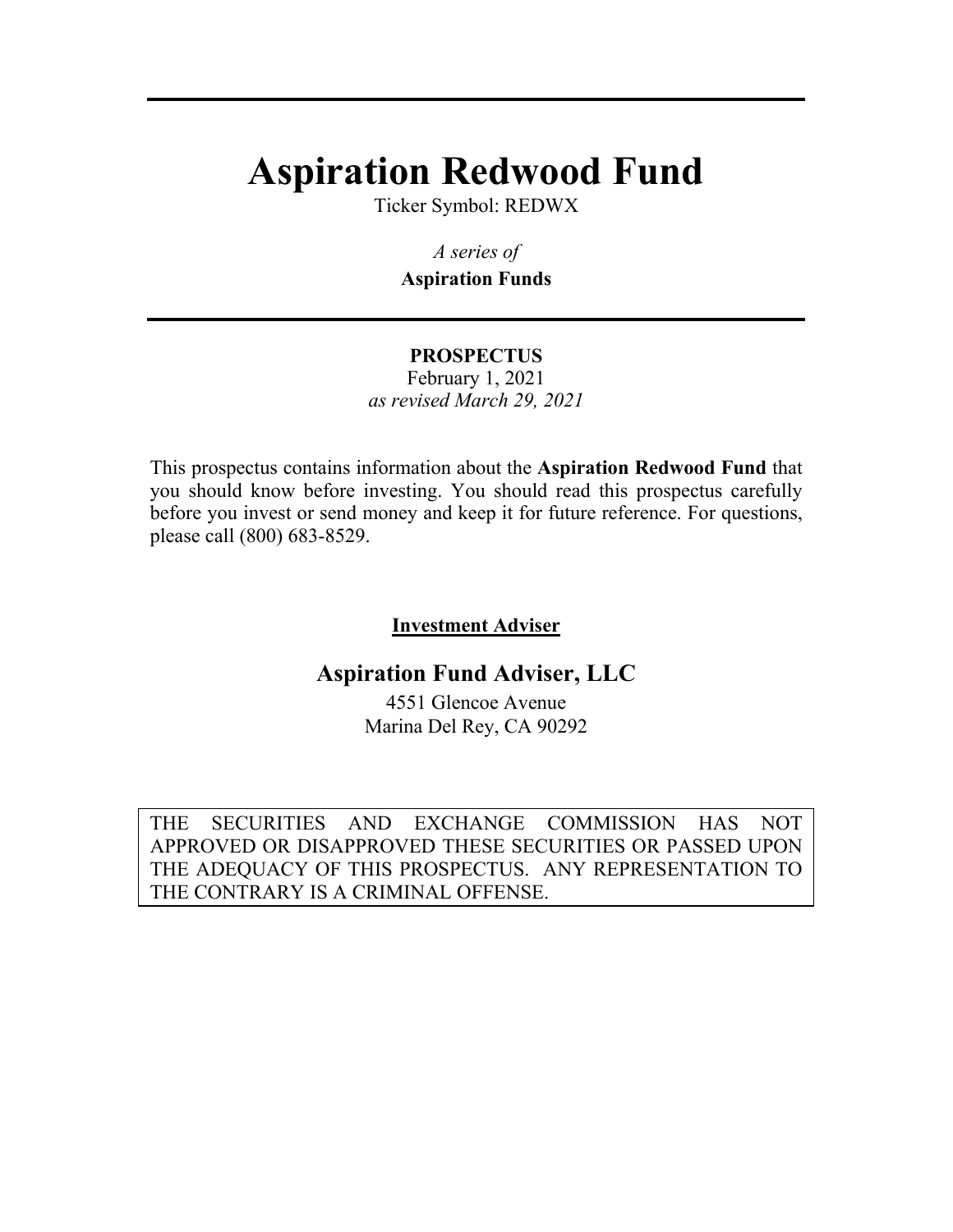| <b>SUMMARY</b>                                | $\overline{2}$ |
|-----------------------------------------------|----------------|
| PRINCIPAL INVESTMENT OBJECTIVE AND STRATEGIES | 12             |
| Principal Investment Objective                | 12             |
| Principal Investment Strategies               | 12             |
| Principal Investment Risks for the Fund       | 13             |
| Portfolio Holdings Disclosure                 | 18             |
| <b>MANAGEMENT OF THE FUND</b>                 | 19             |
| <b>Investment Adviser</b>                     | 19             |
| <b>Investment Sub-Adviser</b>                 | 19             |
| <b>Service Providers</b>                      | 21             |
| <b>YOUR ACCOUNT</b>                           | 22             |
| <b>Pricing Your Shares</b>                    | 22             |
| How to Purchase Shares                        | 23             |
| How to Redeem Shares                          | 25             |
| Minimum Account Balance                       | 27             |
| Distribution of Shares                        | 27             |
| <b>Market Timing Policy</b>                   | 27             |
| <b>DIVIDENDS AND DISTRIBUTIONS</b>            | 28             |
| <b>TAXES</b>                                  | 29             |
| <b>Distributions</b>                          | 29             |
| <b>FINANCIAL HIGHLIGHTS</b>                   | 32             |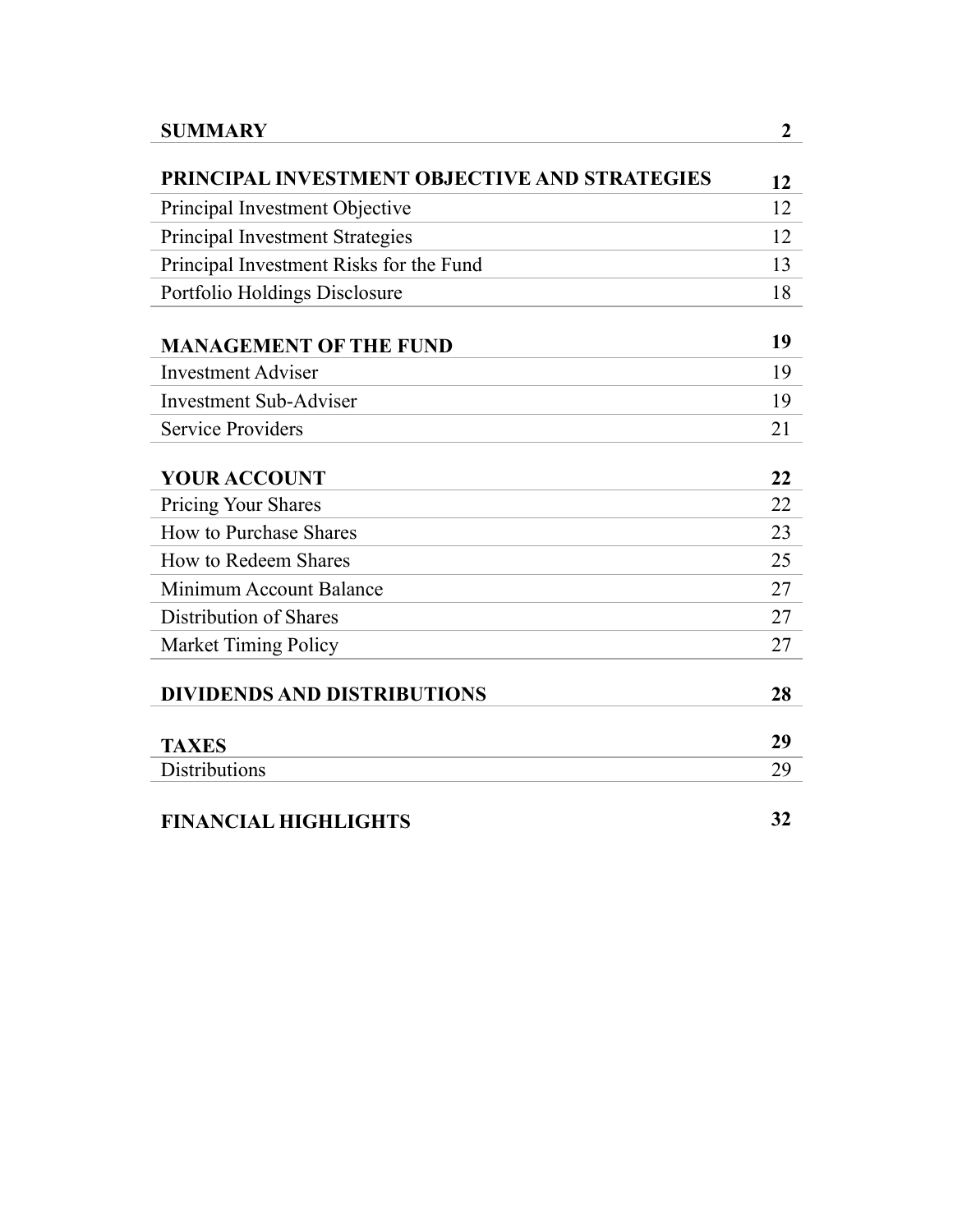# **ASPIRATION REDWOOD FUND**

**Investment Objective:** The primary investment objective of the Aspiration Redwood Fund (the "Fund") is to maximize total return, consisting of capital appreciation and current income.

**Fees and Expenses:** This table describes the fees and expenses that you may pay if you buy, hold, and sell shares of the Fund. The Annual Fund Operating Expense table shows expense information based on the minimum and maximum fees (0.00% and 2.00%, respectively) that a shareholder may pay the Fund's investment adviser.

| <b>Shareholder Fees</b>                          |       |
|--------------------------------------------------|-------|
| <i>(fees paid directly from your investment)</i> |       |
| Maximum Sales Charge (Load) Imposed on Purchases |       |
| (as a percentage of offering price)              | $0\%$ |
| Maximum Deferred Sales Charge (Load)             |       |
| (as a percentage of amount redeemed)             | $0\%$ |
| Redemption Fee                                   |       |
| (as a percentage of amount redeemed)             | $0\%$ |

| <b>Annual Fund Operating Expenses</b><br>(expenses that you pay each year as a percentage of the value of your investment) |            |          |
|----------------------------------------------------------------------------------------------------------------------------|------------|----------|
| Management Fees <sup>1</sup>                                                                                               | $0.00\%$   | $2.00\%$ |
| Distribution and/or Service (12b-1) Fee                                                                                    | 0.18%      | 0.18%    |
| Other Expenses <sup>2</sup>                                                                                                | 1.09%      | 1.09%    |
| <b>Total Annual Fund Operating Expenses</b>                                                                                | $1.27\%$   | $3.27\%$ |
| <b>Expense Reimbursements</b>                                                                                              | $(0.77\%)$ | (0.77%)  |
| <b>Total Annual Fund Operating Expenses after Fee</b><br>Waivers and Expense Reimbursements <sup>3</sup>                   | $0.50\%$   | 2.50%    |

*1. Investors in the Fund are clients of Aspiration Fund Adviser, LLC (the "Adviser"), and may pay the Adviser a fee in the amount they believe is fair ranging from 0% to 2.00% of the value of the account. This range is reflected in the above columns. These amounts will not be deducted from Fund assets.* 

*2. These are expenses indirectly incurred by the Fund as a result of investing in one or more underlying investment companies (i.e., fees the Fund pays as a shareholder of the underlying investment companies).* 

*3. The Adviser has entered into an expense limitation agreement ("Agreement") with the Fund under which it agreed to waive or reduce its management fees and assume other expenses of the Fund in an amount that limits the Fund's Total Annual Fund Operating Expenses to 0.50% ("Maximum Operating Expense Limit"). The Adviser will do this by reimbursing the Fund for certain direct expenses and fees, such as transfer agency, custodial, auditing and legal fees. The Fund also incurs certain indirect expenses, and expenses paid by the Fund when it invests as a shareholder in underlying investment companies, as mentioned in Footnote 2. The Adviser has not agreed to waive or*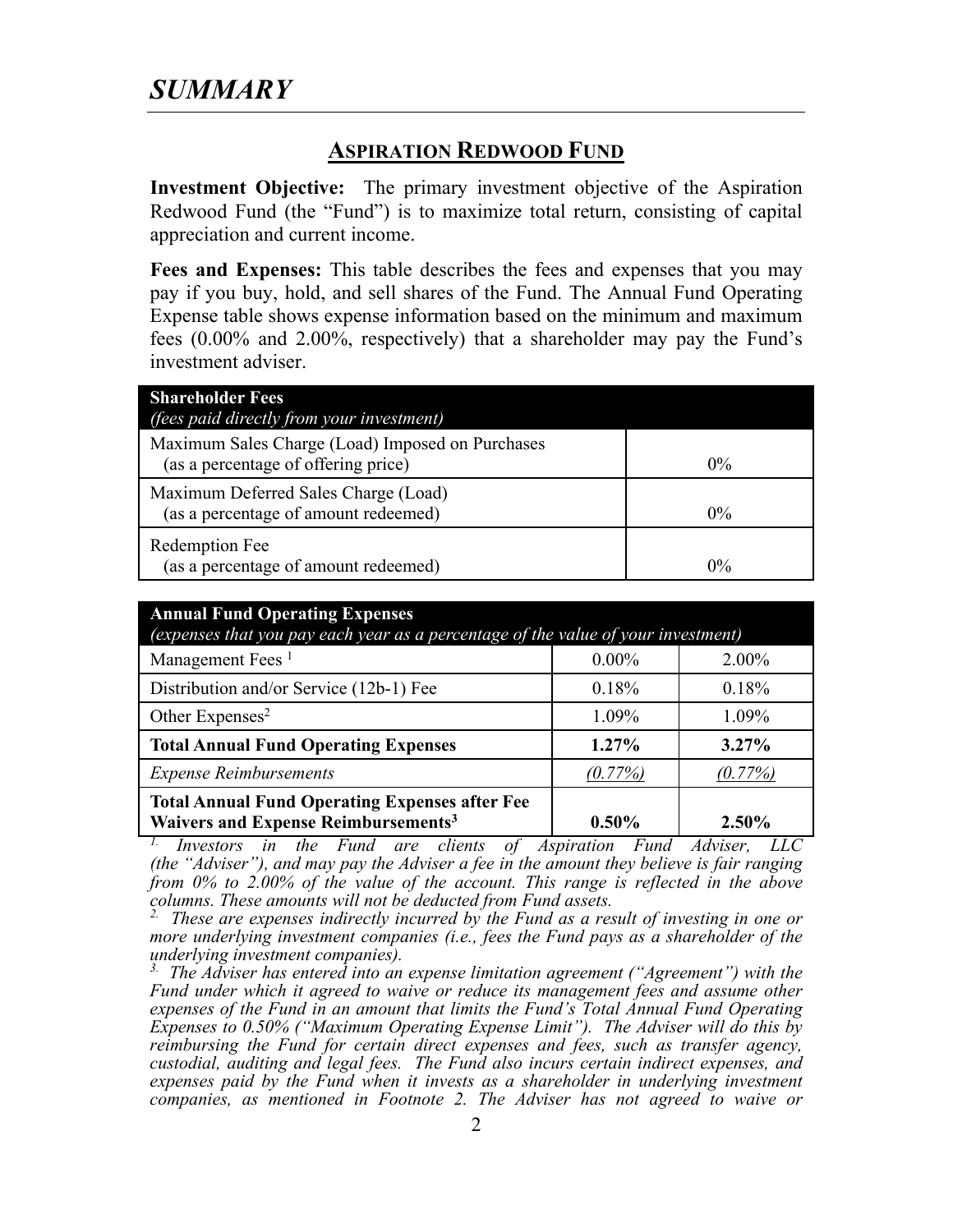*reimburse brokerage fees and commissions, acquired fund fees and expenses, fees and expenses associated with investments in other collective investment vehicles or derivative instruments, borrowing costs, taxes, or extraordinary expense, such as litigation and indemnification expenses. Because the Adviser is not obligated under the Agreement to pay these expenses, the Fund's total annual fund operating expenses may actually exceed the Maximum Operating Expense Limit. The Agreement is in effect through January 31, 2022, unless earlier terminated by a majority of the Board of Trustees (the "Board" or the "Trustees") who are not "interested persons" of the Trust, as defined in the Investment Company Act of 1940, as amended, or a majority vote of the outstanding voting securities of the Trust. Any fees or expenses waived or reimbursed by the Adviser are subject to repayment by the Fund within three years following the date on which waiver or reimbursement occurred if the Fund is able to make the repayment without exceeding its current Maximum Operating Expense Limit or the Maximum Operating Expense Limit in place at the time of the waiver and/or reimbursement.* 

## **Example**

The Example is intended to help you compare the cost of investing in the Fund with the cost of investing in other mutual funds. This Example assumes that you invest \$10,000 in the Fund for the time period indicated and then sell or hold all of your shares at the end of those periods, and that you made either no payment to the Fund's adviser or the maximum annual payment of 2% of the value of your account. The Example also assumes that your investment has a 5% return each year and that the Fund's operating expenses remain the same (taking into account the expense reimbursement only in the first year). Only the 1 year dollar amount shown below reflects the Adviser's agreement to waive fees and/or reimburse fund expenses. Although your actual costs may be higher or lower, based on these assumptions your costs would be:

|                                                                           | Year  | Years | Đ.<br>Years | 10<br>Years |
|---------------------------------------------------------------------------|-------|-------|-------------|-------------|
| Assuming no Payments to the Adviser                                       | \$51  | \$327 | \$623       | \$1,466     |
| Assuming a Payment of 2.00 % of the<br>Value of the Shareholder's Account | \$253 | \$935 | \$1,641     | \$3,515     |

**Portfolio Turnover:** The Fund pays transaction costs, such as commissions, when it buys and sells securities (or "turns over" its portfolio.) A higher portfolio turnover rate may indicate higher transaction costs and may result in higher taxes when Fund shares are held in a taxable account. These costs, which are not reflected in annual fund operating expenses or in the Example, affect the Fund's performance. During the most recent fiscal year, the Fund's portfolio turnover rate was 161.38% of the average value of its assets.

# **PRINCIPAL INVESTMENT STRATEGIES**

To achieve its investment objective, the Fund invests in, or seeks exposure to, companies based on various financial factors, as well as fundamental sustainability factors such as the environmental, social, and governance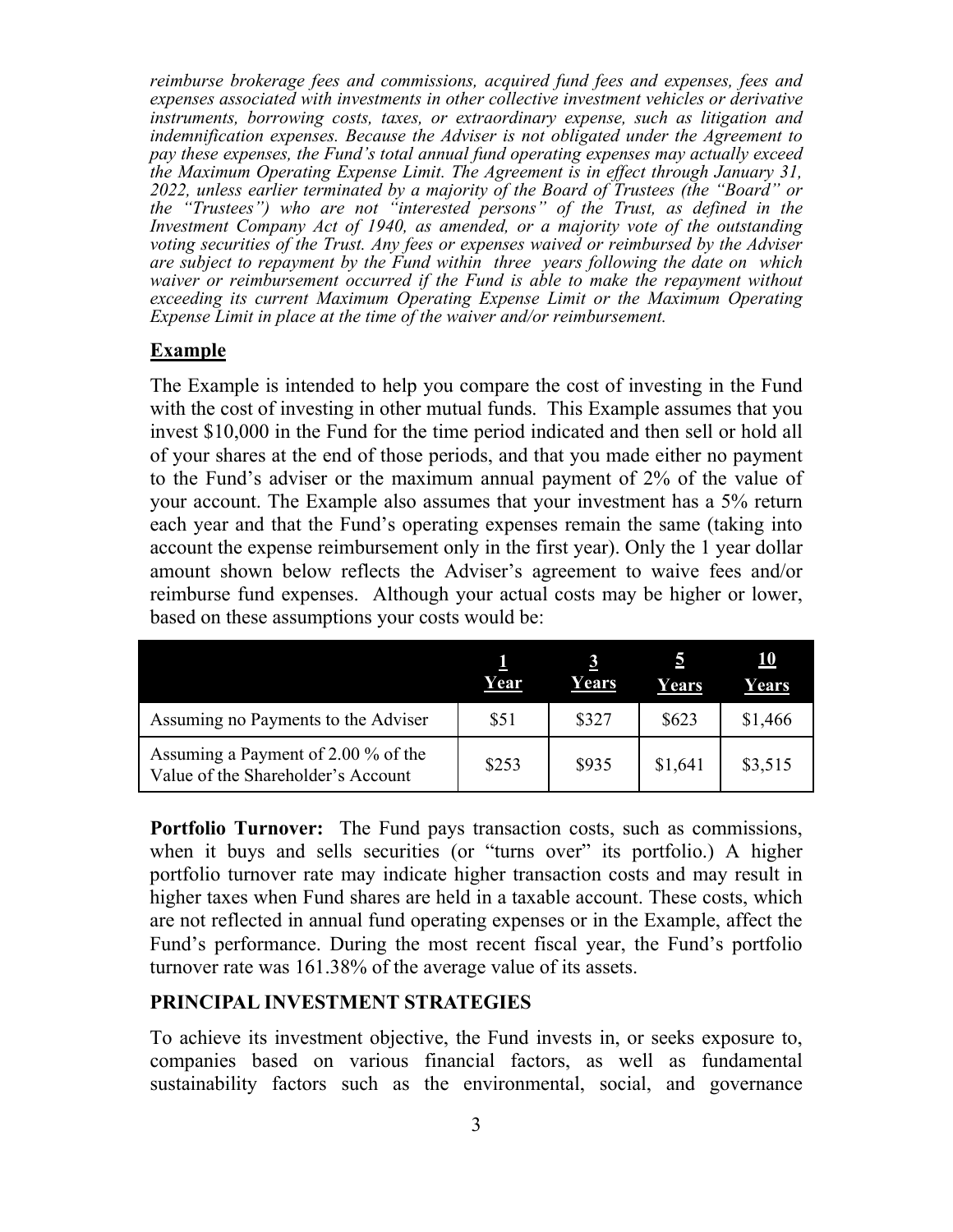performance of such companies. The Fund invests in equity securities that trade on U.S. securities markets, which may include securities of non-U.S. issuers as well as securities of U.S. issuers. The equity securities in which the Fund invests include, but are not limited to, dividend-paying securities, common stock, preferred stock, equity securities of real estate investment trusts ("REITS"), shares of investment companies, convertible securities, warrants, and rights. The Fund may purchase equity securities in an initial public offering ("IPO") provided that the investment is consistent with the Fund's investment strategy. The Fund may, but is not required to, use exchange-traded derivative instruments for risk management purposes or as part of the Fund's investment strategies. Generally, derivatives are financial contracts with value dependent upon, or derived from, the value of an underlying asset, reference rate, or index, and may relate to stocks, bonds, interest rates, currencies or currency exchange rates, and related indexes. The derivatives in which the Fund may invest include futures and forward currency agreements. These derivatives may be used for risk management purposes to manage or adjust the risk profile of the Fund. Futures on currencies and forward currency agreements may also be used to hedge against a specific currency. In addition, futures on indices may be used for investment (non-hedging) purposes to earn income; to enhance returns; to replace more traditional direct investments; or to obtain exposure to certain markets.

UBS Asset Management (Americas) Inc. (the "Sub-Adviser") bases investment decisions upon price/value discrepancies as identified by the Sub-Adviser's fundamental valuation process. In selecting securities for the Fund, the Sub-Adviser focuses on, among other considerations, identifying discrepancies between a security's fundamental value and its market price. In this context, the fundamental value of a given security is the Sub-Adviser's assessment of what a security is worth. The Sub-Adviser will select a security whose fundamental value it estimates to be greater than its market value at any given time. For each stock under analysis, the Sub-Adviser bases its estimates of value upon economic, industry, and company analysis, as well as upon a company's management team, competitive advantage and core competencies. The Sub-Adviser then compares its assessment of a security's value against the prevailing market prices, with the aim of constructing a portfolio of stocks across industries with attractive relative price/value characteristics.

The Sub-Adviser will employ both a positive and negative screening process in selecting securities for the Fund. The positive screening process will identify securities of companies that are fundamentally attractive and that have superior valuation characteristics. In addition, the positive screening process will also include material, fundamental sustainability factors that the Sub-Adviser believes confirm the fundamental investment case and can enhance the ability to make good investment decisions. The sustainability factors are material extrafinancial factors that evaluate the environmental, social, and governance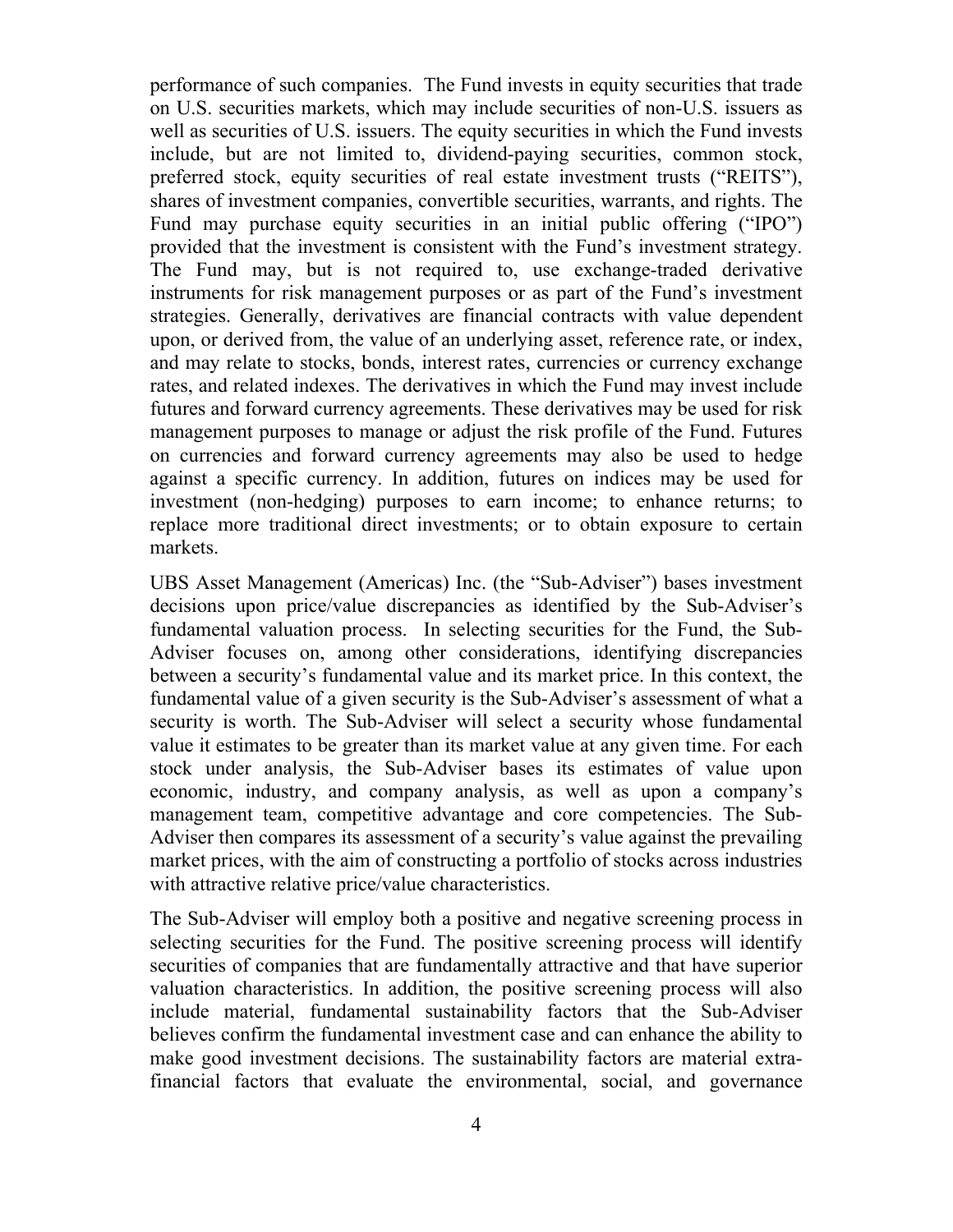performance of companies that, along with more traditional financial analytics, identify companies that the Sub-Adviser believes will provide sustained, longterm value. The Sub-Adviser believes that the sustainability strategy provides the Fund with a high-quality portfolio and mitigates risk.

The Sub-Adviser also applies a negative screening process that will exclude from the Fund's portfolio securities with more than 5% of sales in industries such as alcohol, tobacco, defense, nuclear, GMO (Genetically Modified Organisms), water bottles, gambling and pornography, and will entirely exclude all firearms issuers and companies within the energy sector as defined by MSCI and its Global Industry Classification Standard (GICS).

# **PRINCIPAL RISKS OF INVESTING IN THE FUND**

All investments carry a certain amount of risk, and the Fund cannot guarantee that it will achieve its investment objective. The value of the Fund's investments will fluctuate with market conditions, and the value of your investment in the Fund also will vary. You could lose money on your investment in the Fund, or the Fund could perform worse than other investments. Investments in the Fund are not deposits of a bank and are not insured or guaranteed by the Federal Deposit Insurance Corporation ("FDIC") or any other government agency. Below are the principal risks of investing in the Fund:

*Management Risk.* There is a risk that the investment strategies, techniques and risk analyses employed by the Sub-Adviser may not produce the desired results. The Adviser believes that most of its clients will pay a reasonable and fair advisory fee. If a significant number of clients do not pay an advisory fee for an extended period of time, the Adviser and the Sub-Adviser may not be able to continue to render services to the Fund. If the Adviser is not able to pay Fund expenses required under the Fund's expense limitation agreement, the Adviser may have to resign as adviser to the Fund or dissolve and liquidate the Fund. Dissolution or liquidation of the Fund may cause shareholders to liquidate or transfer their investments at inopportune times.

*Market Risk.* The Fund's investments will face risks related to investments in securities in general and the daily fluctuations in the securities markets. In addition, the value of the fund's investments may be negatively affected by the occurrence of global events, such as war, terrorism, environmental disasters or events, country instability, and infectious disease epidemics or pandemics.

*Equity Securities Risk*. The Fund may invest in equity securities. Equity securities fluctuate in value, often based on factors unrelated to the fundamental economic condition of the issuer of the securities, including general economic and market conditions, and these fluctuations can be pronounced.

*Focused Investment Risk.* There is a risk that investing in a select group of securities or securities in a particular sector could subject the Fund to greater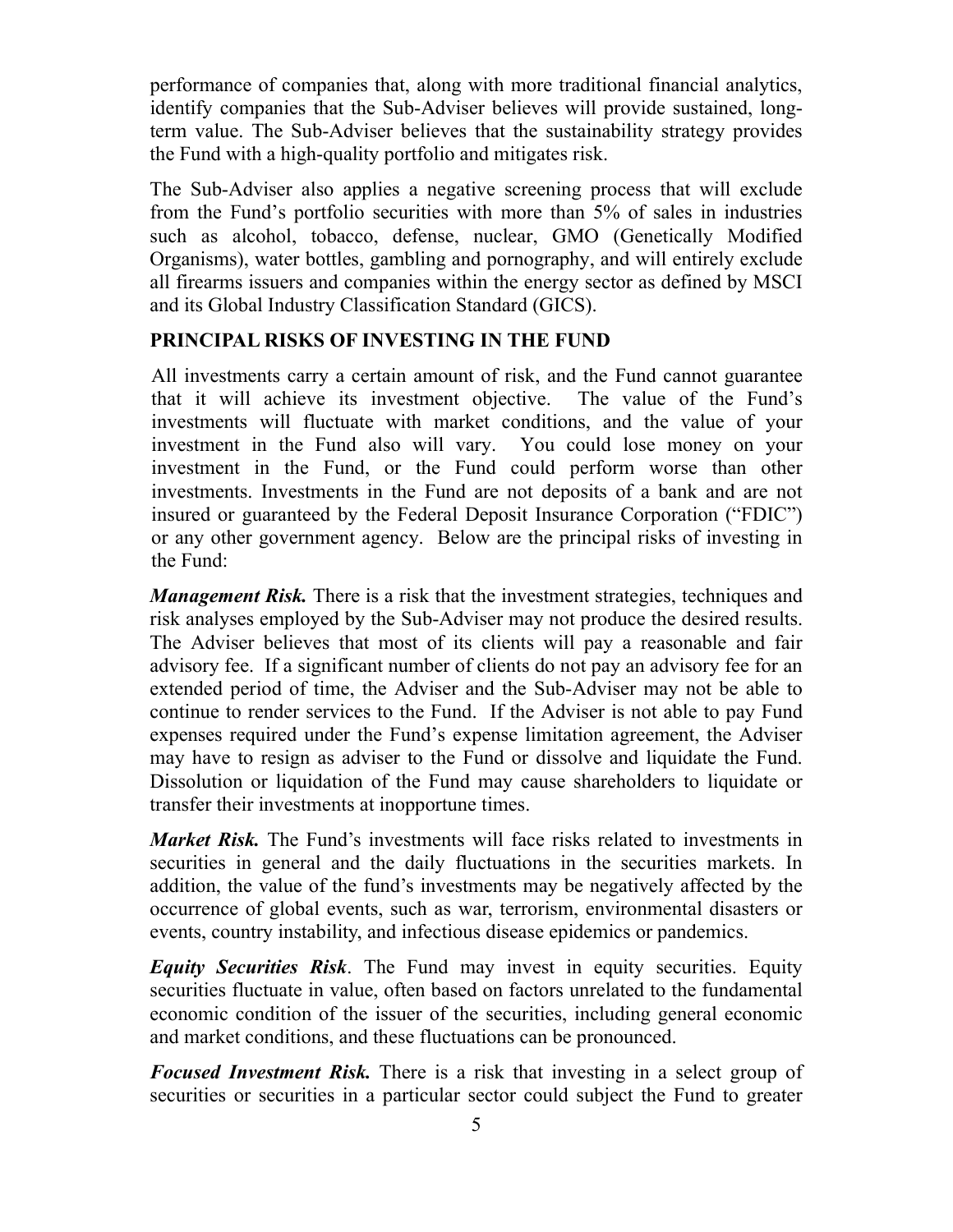risk of loss and could be considerably more volatile than the Fund's primary benchmark or other mutual funds that are diversified across a greater number of securities or sectors.

*Derivatives Risk.* The value of "derivatives"—so called because their value "derives" from the value of an underlying asset, reference rate, or index—may rise or fall more rapidly than other investments. It is possible for the Fund to lose more than the amount it invested in the derivative. The risks of investing in derivative instruments also include market risk, management risk and counterparty risk (which is the risk that counterparty to a derivative contract is unable or unwilling to meet its financial obligations). In addition, non-exchange traded derivatives may be subject to liquidity risk, credit risk, and mispricing or valuation complexity. These derivatives risks are different from, and may be greater than, the risks associated with investing directly in securities and other instruments.

*Convertible Securities Risk.* The Fund may invest in convertible securities. Convertible securities include debt obligations and preferred stock of the company issuing the security, which may be exchanged for a pre-determined price (the conversion price) into the common stock of the issuer. The market values of convertible securities and other debt securities tend to fall when prevailing interest rates rise. The values of convertible securities also tend to change whenever the market value of the underlying common or preferred stock fluctuates.

*Limited Capitalization Risk.* There is a risk that securities of small capitalization companies tend to be more volatile and less liquid than securities of larger capitalization companies. This can have a disproportionate effect on the market price of smaller capitalization companies and affect the Fund's ability to purchase or sell those securities. In general, smaller capitalization companies are more vulnerable than larger companies to adverse business or economic developments and they may have more limited resources.

*Portfolio Turnover Risk*. The Fund may buy and sell portfolio securities actively. If it does, its portfolio turnover rate and transaction costs will rise, which may lower the Fund's performance and may increase the likelihood of capital gains distributions.

*IPOs Risk.* The purchase of equity securities issued in IPOs may expose the Fund to the risks associated with companies that have no operating history as public companies, as well as to the risks associated with the sectors of the market in which the companies operate. The market for IPO shares may be volatile and share prices of newly public companies may fluctuate significantly over a short period of time.

*Foreign Investing Risk.* The Fund may invest in securities of non-U.S. issuers. Investments in non-U.S. issuers may be riskier than investments in U.S. issuers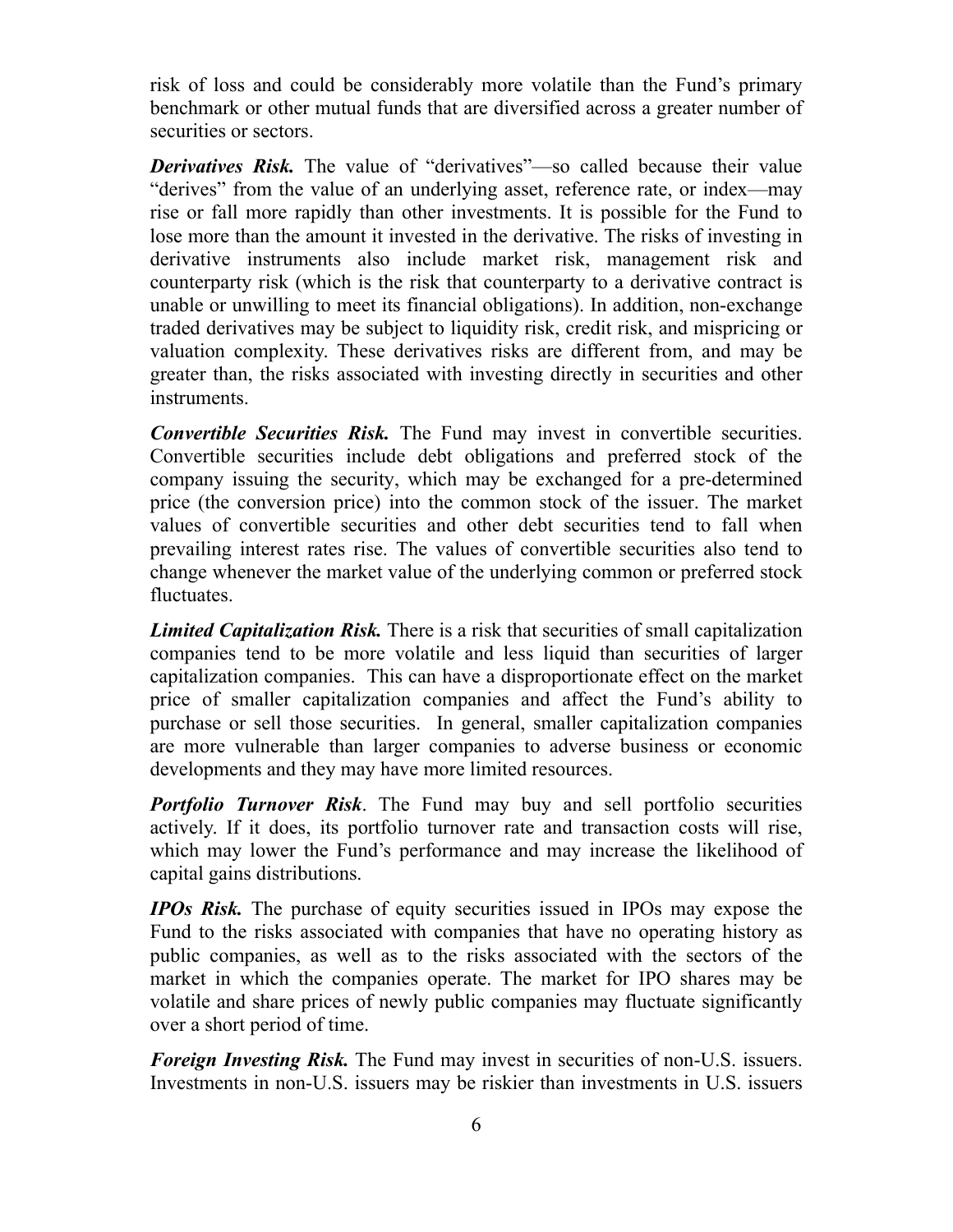because of factors such as unstable international political and economic conditions, currency fluctuations, foreign controls on investment, withholding taxes, a lack of adequate company information, a lack of government regulation, and legal systems or market practices that permit inequitable treatment of minority and/or non-domestic investors.

*Futures Risk.* Use of futures contracts may cause the value of the Fund's shares to be more volatile. Futures contracts expose the Fund to leverage and tracking risks because a small investment in futures contracts may produce large losses and futures contracts may not accurately track the underlying securities.

*Leverage Risk Associated with Financial Instruments Risk.* The use of financial instruments to increase potential returns, including derivatives used for investment (non-hedging) purposes, may cause the Fund to be more volatile than if it had not been leveraged. The use of leverage may also accelerate the velocity of losses and can result in losses to the Fund that exceed the amount originally invested.

*Investment Company Risk.* Investments by the Fund in other investment companies, including ETFs, will expose investors to the risk that the underlying fund manager may change objectives which may or may not parallel the investment direction of the Fund. The Adviser and Sub-Adviser have no control over the managers or investments of underlying funds. In addition, the price movement of an ETF may not correlate to the underlying index and may result in a loss. Closed-end funds may trade infrequently, with small volume, and at a discount to net asset value ("NAV"), which may affect the Fund's ability to sell shares of the fund at a reasonable price. Further, investments in other investment companies subject the investor to fees and expenses charged by such other investment companies, including ETFs. Finally, the Investment Company Act of 1940, as amended, imposes certain limitations on a fund's investments in other investment companies. These limitations may limit the amount the Fund may invest in certain investment companies.

*REITs Risk.* The risk that the Fund's performance will be affected by adverse developments to REITs and the real estate industry. REITs and underlying real estate values may be affected by a variety of factors, including: local, national or global economic conditions; changes in zoning or other property-related laws; environmental regulations; interest rates; tax and insurance considerations; overbuilding; property taxes and operating expenses; or declining values in a neighborhood. Similarly, a REIT's performance depends on the types, values, locations and management of the properties it owns. In addition, a REIT may be more susceptible to adverse developments affecting a single project or market segment than a more diversified investment. Loss of status as a qualified REIT under the US federal tax laws could adversely affect the value of a particular REIT or the market for REITs as a whole.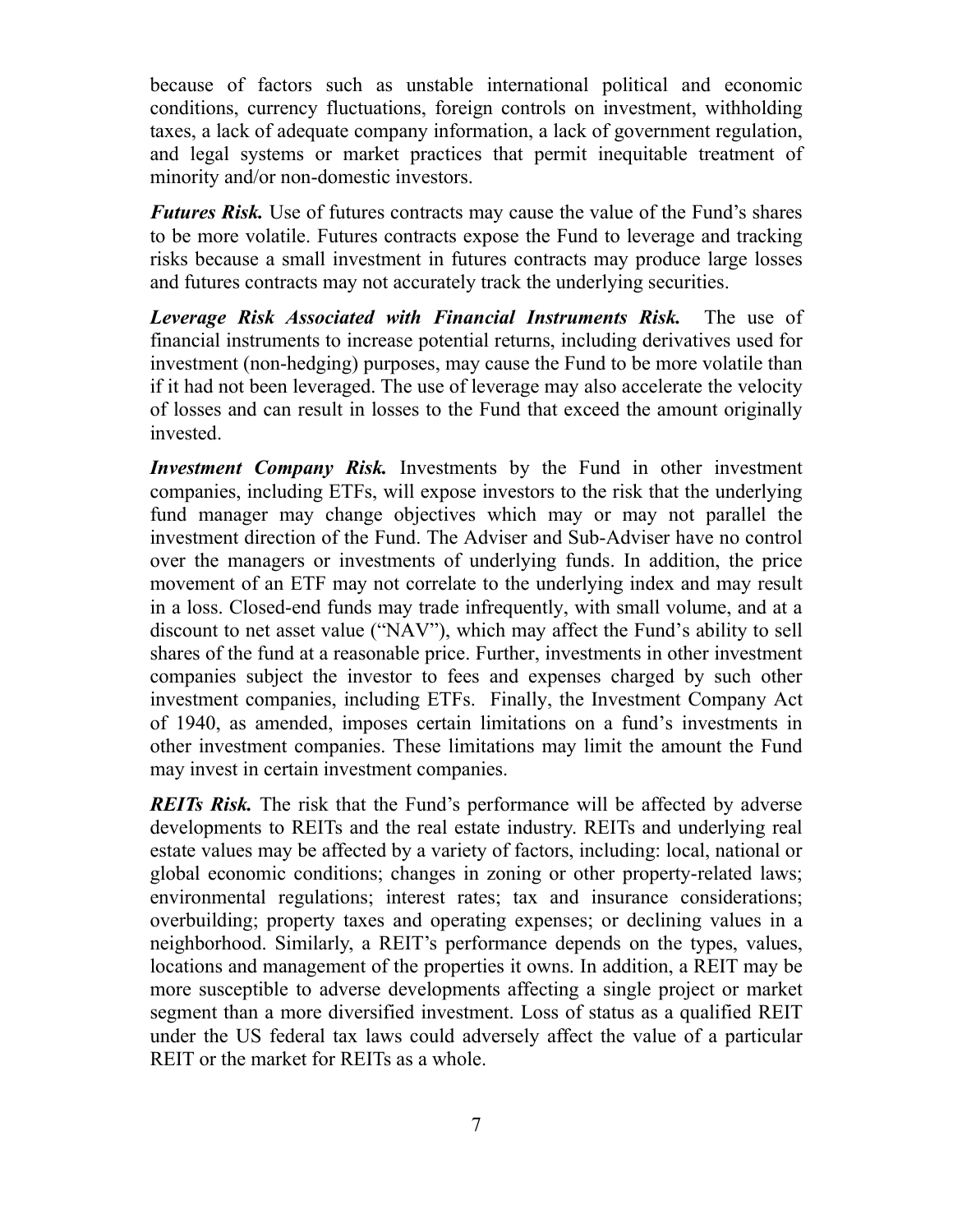*Temporary Defensive Positions Risk.* From time to time, the Fund may take temporary defensive positions that are inconsistent with the Fund's principal investment strategies, in attempting to respond to adverse market, economic, political, or other conditions. For example, the Fund may hold all or a portion of its assets in money market instruments (high quality income securities with maturities of less than one year), securities of money market funds or U.S. Government repurchase agreements. The Fund may also invest in such investments at any time to maintain liquidity or pending selection of investments in accordance with its policies. As a result, the Fund may not achieve its investment objective.

*Cybersecurity Risk***.** As part of their business, the Adviser, the Sub-Adviser, and third-party service providers process, store, and transmit large amounts of electronic information, including information relating to the transactions of the Fund. The Adviser, Sub-Adviser, third-party services providers, and the Fund are therefore susceptible to cybersecurity risk. Cybersecurity failures or breaches of the Adviser, Sub-Adviser, third-party service providers, or the Fund have the ability to cause disruptions and impact business operations, potentially resulting in financial losses, the inability of Fund shareholders to transact business, violations of applicable privacy and other laws, regulatory fines, penalties, and/or reputational damage. The Fund and its shareholders could be negatively impacted as a result.

# **PERFORMANCE INFORMATION**

The following bar chart shows how the Fund's investment results have varied from year to year and the following table shows how the fund's average annual total returns compared to that of a broad measure of market performance since the Fund's inception. This information provides some indication of the risks of investing in the Fund. All figures assume distributions were reinvested. Keep in mind that future performance may differ from past performance. Also, shareholder reports containing financial and investment return information will be provided to shareholders semi-annually. Updated performance information is available at no cost by calling (800) 683-8529 (toll free) or by visiting www.aspiration.com.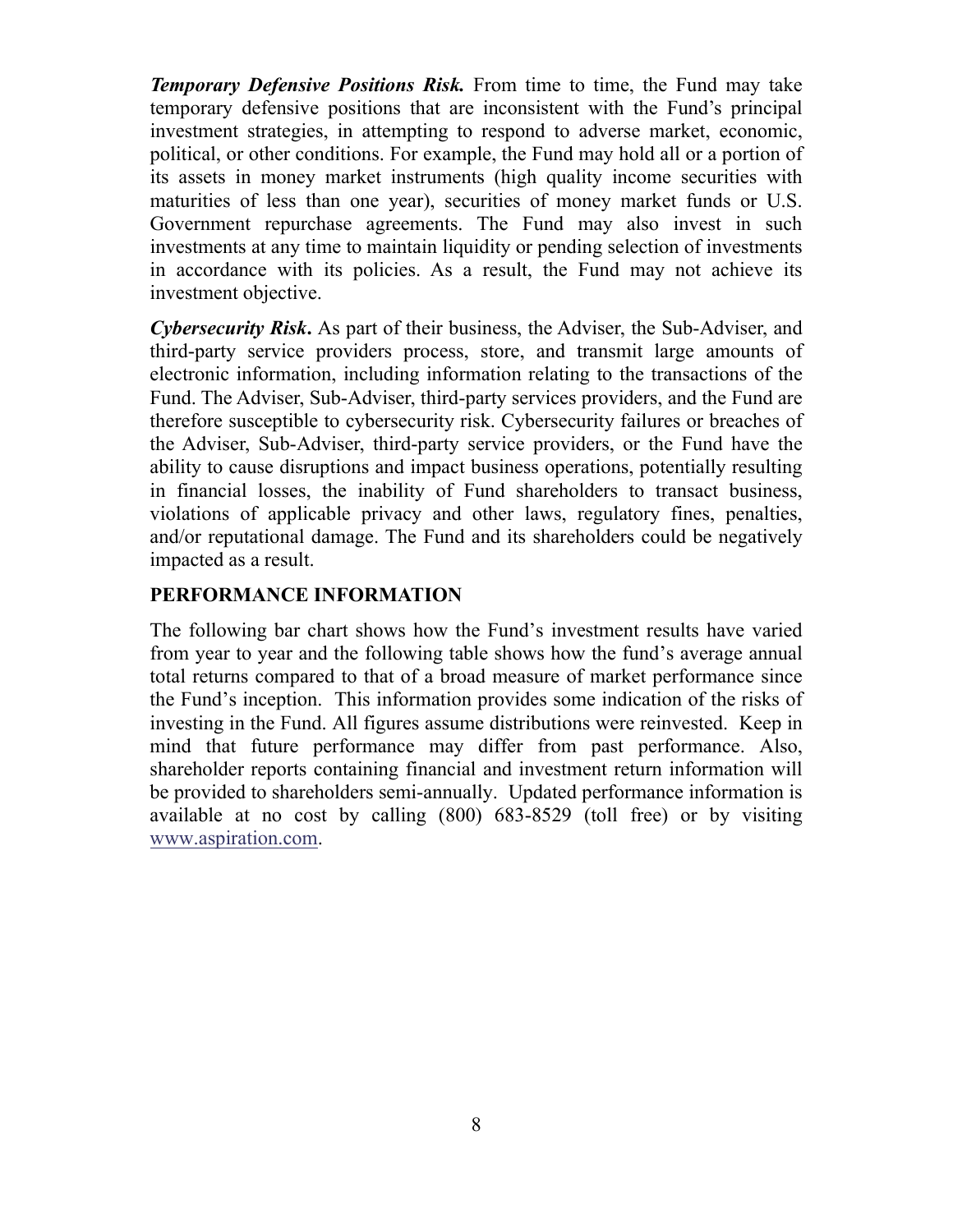

**Calendar Year Returns**  *(with 2.00% assumed management fee reduction)* **15.10% 20.50% -10.42% 35.30% 13.89%** -40.00% -30.00% -20.00% -10.00% 0.00% 10.00% 20.00% 30.00% 40.00% 2016 2017 2018 2019 2020

| <b>Highest and Lowest Quarterly Returns with 0% Management Fee</b> |            |                                 |  |
|--------------------------------------------------------------------|------------|---------------------------------|--|
| Highest return for a quarter                                       | 29.65%     | Quarter ended<br>June 30, 2020  |  |
| Lowest return for a quarter                                        | $-29.73\%$ | Quarter ended<br>March 31, 2020 |  |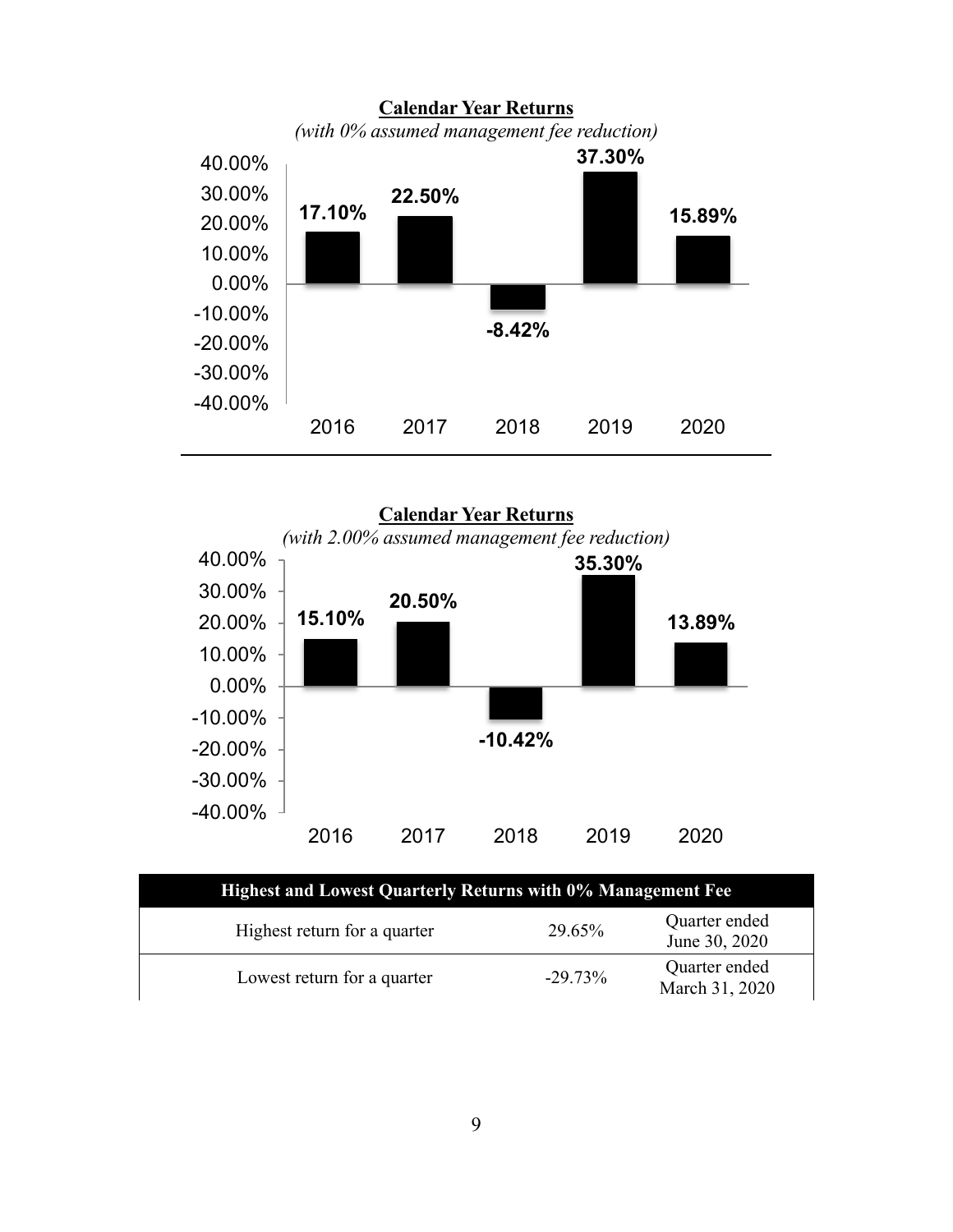| <b>Highest and Lowest Quarterly Returns with 2% Management Fee</b> |            |                                 |  |
|--------------------------------------------------------------------|------------|---------------------------------|--|
| Highest return for a quarter                                       | 27.65%     | Quarter ended<br>June 30, 2020  |  |
| Lowest return for a quarter                                        | $-31.73\%$ | Quarter ended<br>March 31, 2020 |  |

| <b>Average Annual Total Returns</b>                                                             | Past      | <b>Five</b> | <b>Since</b> |
|-------------------------------------------------------------------------------------------------|-----------|-------------|--------------|
| <b>Periods Ended December 31, 2020</b>                                                          | 1 Year    | Year        | Inception*   |
| Aspiration Redwood Fund -<br>Without maximum contribution reduction (0.00% management fee)      |           |             |              |
| Returns Before taxes                                                                            | 15.89%    | 15.89%      | 14.52%       |
| Returns after taxes on distributions                                                            | 15.89%    | 13.36%      | 12.08%       |
| Returns after taxes on distributions and sale of shares                                         | 12.91%    | 11.84%      | 10.72%       |
| Aspiration Redwood Fund -<br>With maximum assumed contribution reduction (2.00% management fee) |           |             |              |
| Returns Before taxes                                                                            | 13.89%    | 13.89%      | 12.52%       |
| Returns after taxes on distributions                                                            | 13.89%    | 11.36%      | 10.08%       |
| Returns after taxes on distributions and sale of shares                                         | $10.91\%$ | 9.84%       | 8.72%        |
| S&P 500 Total Return Index<br>(reflects no deductions for fees and expenses)                    | 18.40%    | 15.22%      | 14.77%       |

*\* The Fund commenced operations on November 16, 2015.* 

After-tax returns are calculated using the historical highest individual federal marginal income tax rates and do not reflect the impact of state and local taxes. Actual after-tax returns depend on an investor's tax situation and may differ from those shown and are not applicable to investors who hold Fund shares through tax-deferred arrangements such as a 401(k) plan or an individual retirement account (IRA).

# **MANAGEMENT OF THE FUND'S PORTFOLIO**

*Investment Adviser.* Aspiration Fund Adviser, LLC

*Sub-Adviser.* UBS Asset Management (Americas) Inc.

| <b>Sub-Adviser Portfolio Manager(s)</b> |                   |
|-----------------------------------------|-------------------|
| Joseph Elegante                         | Adam Jokich       |
| Portfolio Manager                       | Portfolio Manager |
| Since 08/2020                           | Since 08/2020     |

# **MANAGER OF MANAGERS**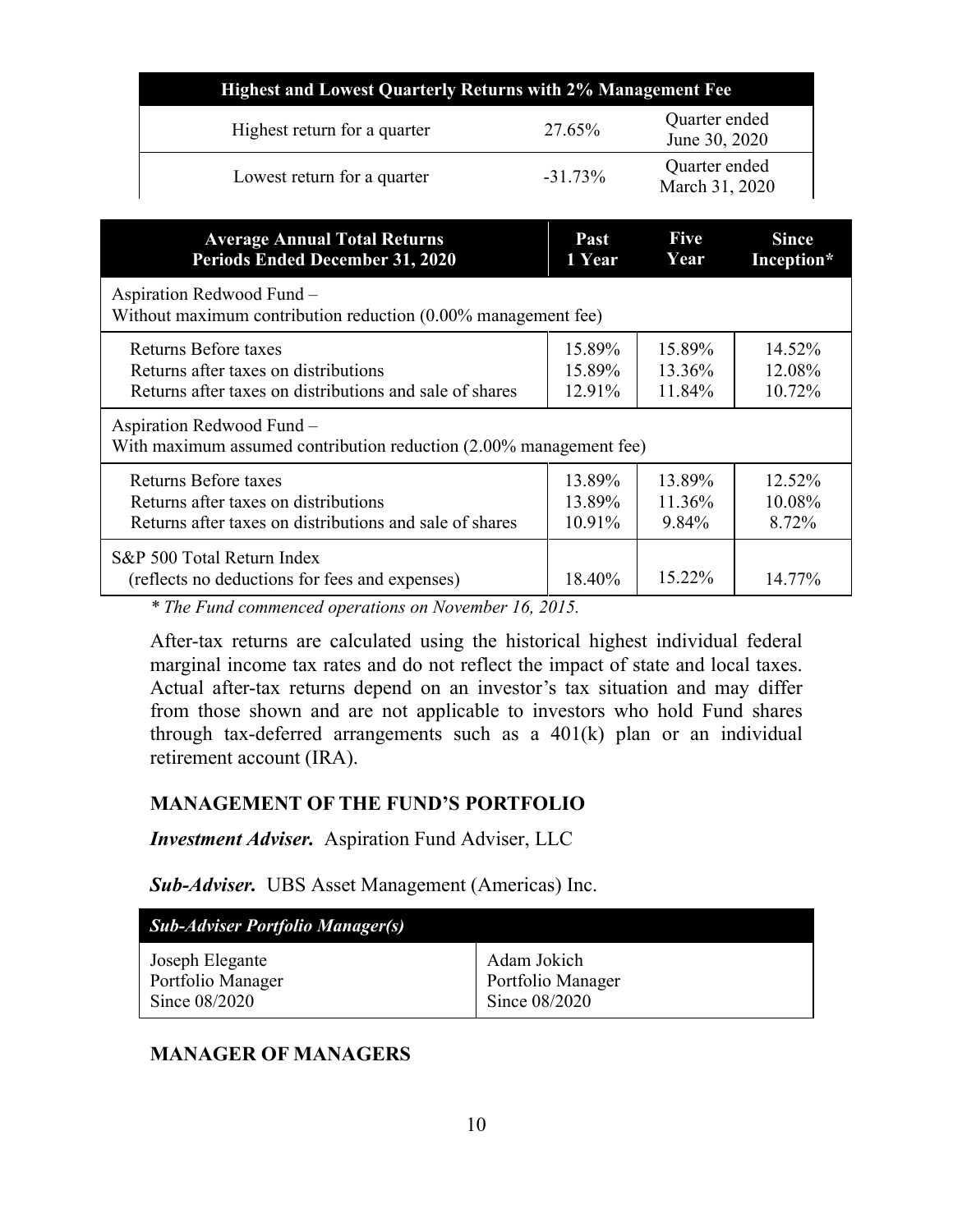The Fund obtained regulatory authority to hire one or more additional subadvisers to manage portions of the Fund's portfolio without obtaining the approval of Fund shareholders. The Fund will notify all shareholders before making any changes to its sub-advisers.

# **BUYING AND SELLING OF FUND SHARES**

| Minimum Initial Investment:    | \$10 |
|--------------------------------|------|
| Minimum Additional Investment: | -81  |

Shares of the Fund are only available to clients of Aspiration Fund Adviser, LLC. Before investing in the Fund, you should carefully review the Fund's prospectus together with any materials the Adviser provides you, including any materials that discuss fees associated with the Adviser's services (such as the Adviser's firm brochure or its advisory agreement with you). You can buy or sell other shares of the Fund on any business day on which the Fund is open. You can pay for shares via an Automated Clearing House ("ACH") transfer from your bank. For information about purchasing Fund shares, visit www.aspiration.com.

# **TAX INFORMATION**

Fund distributions are generally taxable to you as ordinary income or capital gains, unless your investment is held in an IRA, 401(k) or other tax-advantaged investment plan. Investments in such tax-advantaged plans will generally be subject to tax upon withdrawal of monies from the tax-advantaged plan.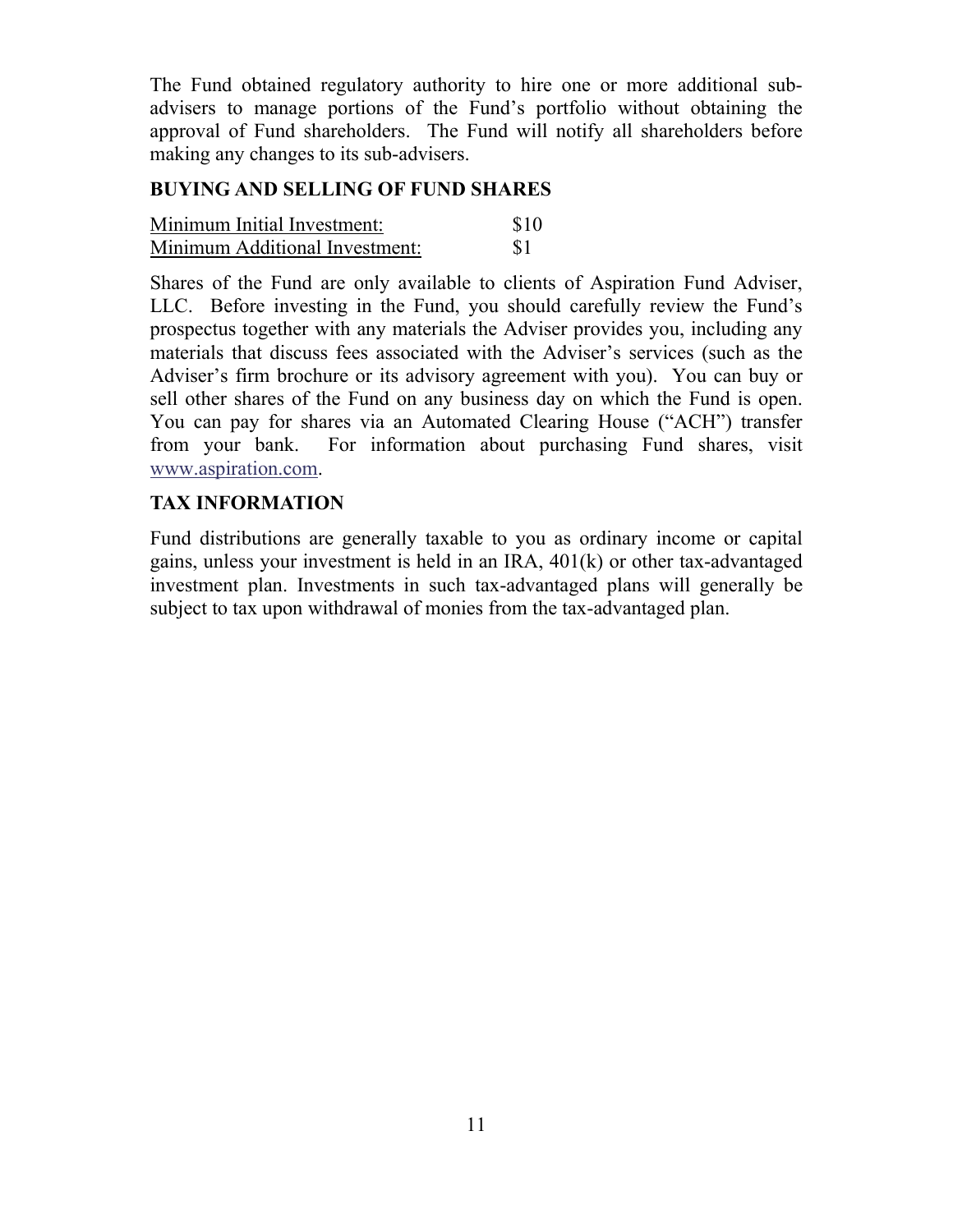#### **PRINCIPAL INVESTMENT OBJECTIVE**

The Fund seeks to maximize total return, consisting of capital appreciation and current income. The Fund's investment objective is not a fundamental policy and can be changed without shareholder approval by a vote of the Board. Shareholders will receive 60 days' prior written notice before a change to the investment objective takes place. There is no guarantee that the Fund will achieve its investment objective.

#### **PRINCIPAL INVESTMENT STRATEGIES**

To achieve its investment objective, the Fund invests in, or seeks exposure to, companies based on various financial factors, as well as fundamental sustainability factors such as the environmental, social, and governance performance of such companies. The Fund invests in equity securities that trade on U.S. securities markets, which may include securities of non-U.S. issuers as well as securities of U.S. issuers. The equity securities in which the Fund invests include, but are not limited to, dividend-paying securities, common stock, preferred stock, equity securities of real estate investment trusts ("REITs"), shares of investment companies, convertible securities, warrants and rights. The Fund may purchase equity securities in an initial public offering ("IPO") provided that the investment is consistent with the Fund's investment strategy. The Fund may, but is not required to, use exchange-traded derivative instruments for risk management purposes or as part of the Fund's investment strategies. Generally, derivatives are financial contracts with value dependent upon, or derived from, the value of an underlying asset, reference rate, or index, and may relate to stocks, bonds, interest rates, currencies or currency exchange rates, and related indexes. The derivatives in which the Fund may invest include futures and forward currency agreements. These derivatives may be used for risk management purposes to manage or adjust the risk profile of the Fund. Futures on currencies and forward currency agreements may also be used to hedge against a specific currency. In addition, futures on indices may be used for investment (non-hedging) purposes to earn income; to enhance returns; to replace more traditional direct investments; or to obtain exposure to certain markets.

UBS Asset Management (Americas) Inc. (the "Sub-Adviser") bases investment decisions upon price/value discrepancies as identified by the Sub-Adviser's fundamental valuation process. In selecting securities for the Fund, the Sub-Adviser focuses on, among other considerations, identifying discrepancies between a security's fundamental value and its market price. In this context, the fundamental value of a given security is the Sub-Adviser's assessment of what a security is worth. The Sub-Adviser will select a security whose fundamental value it estimates to be greater than its market value at any given time. For each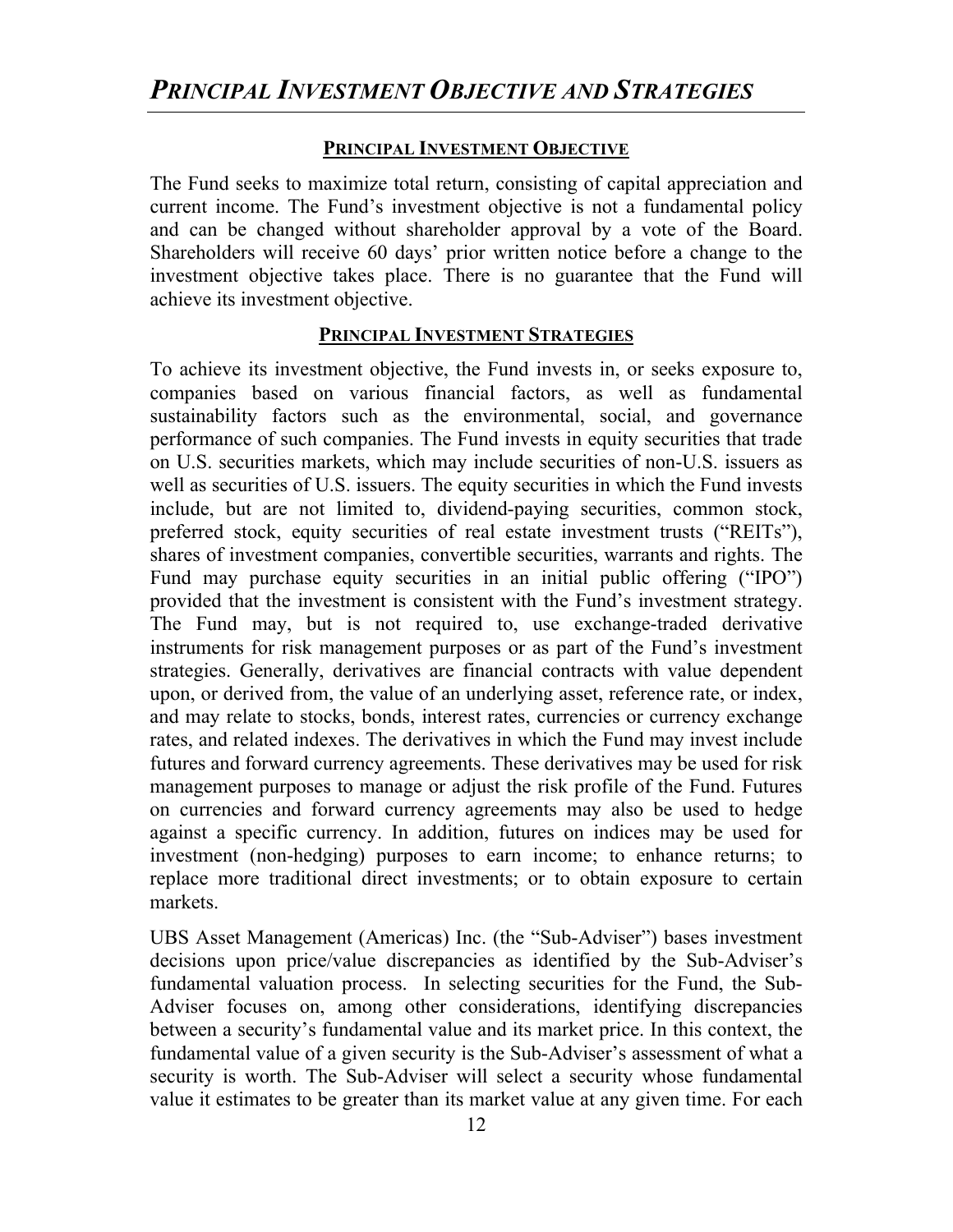stock under analysis, the Sub-Adviser bases its estimates of value upon economic, industry and company analysis, as well as upon a company's management team, competitive advantage and core competencies. The Sub-Adviser then compares its assessment of a security's value against the prevailing market prices, with the aim of constructing a portfolio of stocks across industries with attractive relative price/value characteristics.

The Sub-Adviser will employ both a positive and negative screening process in selecting securities for the Fund. The positive screening process will identify securities of companies that are fundamentally attractive and that have superior valuation characteristics. In addition, the positive screening process will also include material, fundamental sustainability factors that the Sub-Adviser believes confirm the fundamental investment case and can enhance the ability to make good investment decisions. The sustainability factors are material extrafinancial factors that evaluate the environmental, social and governance performance of companies that, along with more traditional financial analytics, identify companies that the Sub-Adviser believes will provide sustained, longterm value. The Sub-Adviser believes that the sustainability strategy provides the Fund with a high-quality portfolio and mitigates risk.

The Sub-Adviser also applies a negative screening process that will exclude from the Fund's portfolio securities with more than 5% of sales in industries such as alcohol, tobacco, defense, nuclear, GMO (Genetically Modified Organisms), water bottles, gambling and pornography, and will entirely exclude all firearms issuers and companies within the energy sector as defined by MSCI and its Global Industry Classification Standard (GICS).

# **PRINCIPAL INVESTMENT RISKS FOR THE FUND**

*Convertible Securities Risk.* The Fund may invest in convertible securities directly or indirectly through investment companies that invest in convertible securities. Convertible securities include debt obligations and preferred stock of the company issuing the security, which may be exchanged for a pre-determined price (the conversion price) into the common stock of the issuer. The market values of convertible securities and other debt securities tend to fall when prevailing interest rates rise. The values of convertible securities also tend to change whenever the market value of the underlying common or preferred stock fluctuates.

*Cybersecurity Risk***.** As part of their business, the Adviser, Sub-Adviser, and third-party service providers process, store, and transmit large amounts of electronic information, including information relating to the transactions of the Fund. The Adviser, Sub-Adviser, third-party service providers, and the Fund are therefore susceptible to cybersecurity risk. Cyber-attacks include, among other behaviors, stealing or corrupting data maintained online or digitally, denial of service attacks on websites, the unauthorized release of confidential information, and causing operational disruption. Successful cyber-attacks against, or security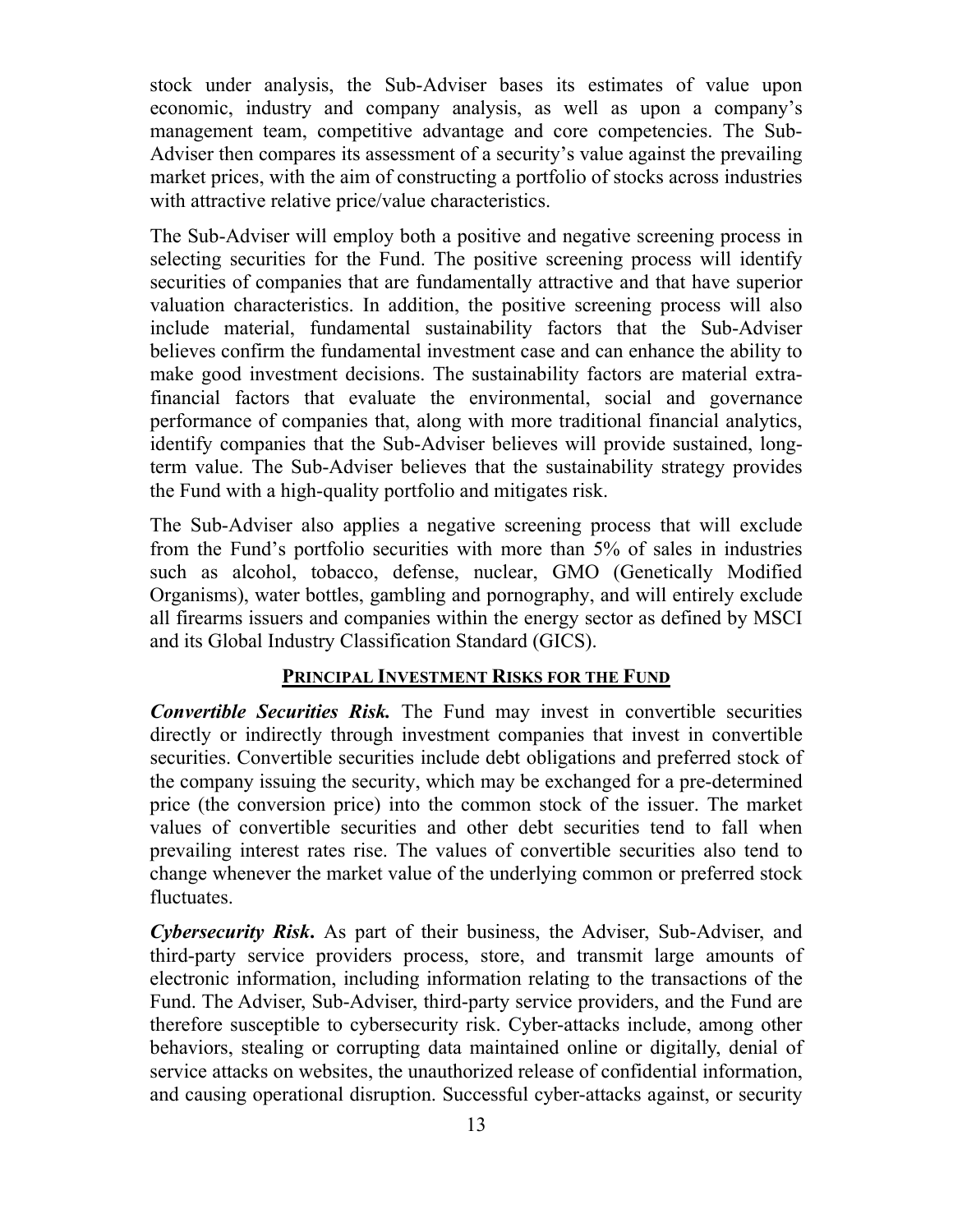breakdowns of, the Fund or the Adviser, Sub-Adviser, or third-party service providers, including the Fund's custodians, fund accountant, fund administrator, transfer agent, and/or pricing vendors, may adversely impact the Fund and its shareholders. For instance, cyber-attacks may interfere with the processing of shareholder transactions, impact the Fund's ability to calculate its net asset value ("NAV"), cause the release of private shareholder information or confidential Fund information, impede trading, cause reputational damage, and subject the Fund to regulatory fines, penalties or financial losses, reimbursement or other compensation costs, and/or additional compliance costs. The Fund also may incur substantial costs for cybersecurity risk management in order to guard against any cyber incidents in the future. The Fund and its shareholders could be negatively impacted as a result.

*Derivatives Risk*. A derivative instrument often has risks similar to its underlying asset and may also have additional risks. The Fund could experience a loss if its derivative positions are poorly correlated with its other investments, or if it is unable to liquidate a position because of an illiquid secondary market. The market for many derivatives is, or suddenly can become, illiquid. Changes in liquidity may result in significant, rapid, and unpredictable changes in the prices for derivatives. Certain derivative transactions may give rise to a form of leverage. Leverage magnifies the potential for gain and the risk of loss. The derivative instruments and techniques that underlying funds may principally use include:

> *Futures*. A futures contract is a standardized, exchange-traded agreement to buy or sell a specific quantity of an underlying instrument at a specific price at a specific future time. The risk of loss in buying and selling futures contracts can be substantial. Small price movements in the instrument underlying a futures position may result in immediate and substantial losses to the underlying fund.

> *Options*. A put option gives the purchaser of the option the right to sell, and obligates the writer to buy, the underlying security at a stated exercise price, typically at any time prior to the expiration of the option. A call option gives the purchaser of the option the right to buy, and obligates the writer to sell, the underlying security at a stated exercise price, typically at any time prior to the expiration of the option. A decision as to whether, when and how to use options involves the exercise of skill and judgment and even a well-conceived options transaction may be unsuccessful because of market behavior or unexpected events.

> *Swaps*. An over-the-counter ("OTC") swap contract is an agreement between two parties pursuant to which the parties exchange payments at specified dates on the basis of a specified notional amount, with the payments calculated by reference to specified securities, indices,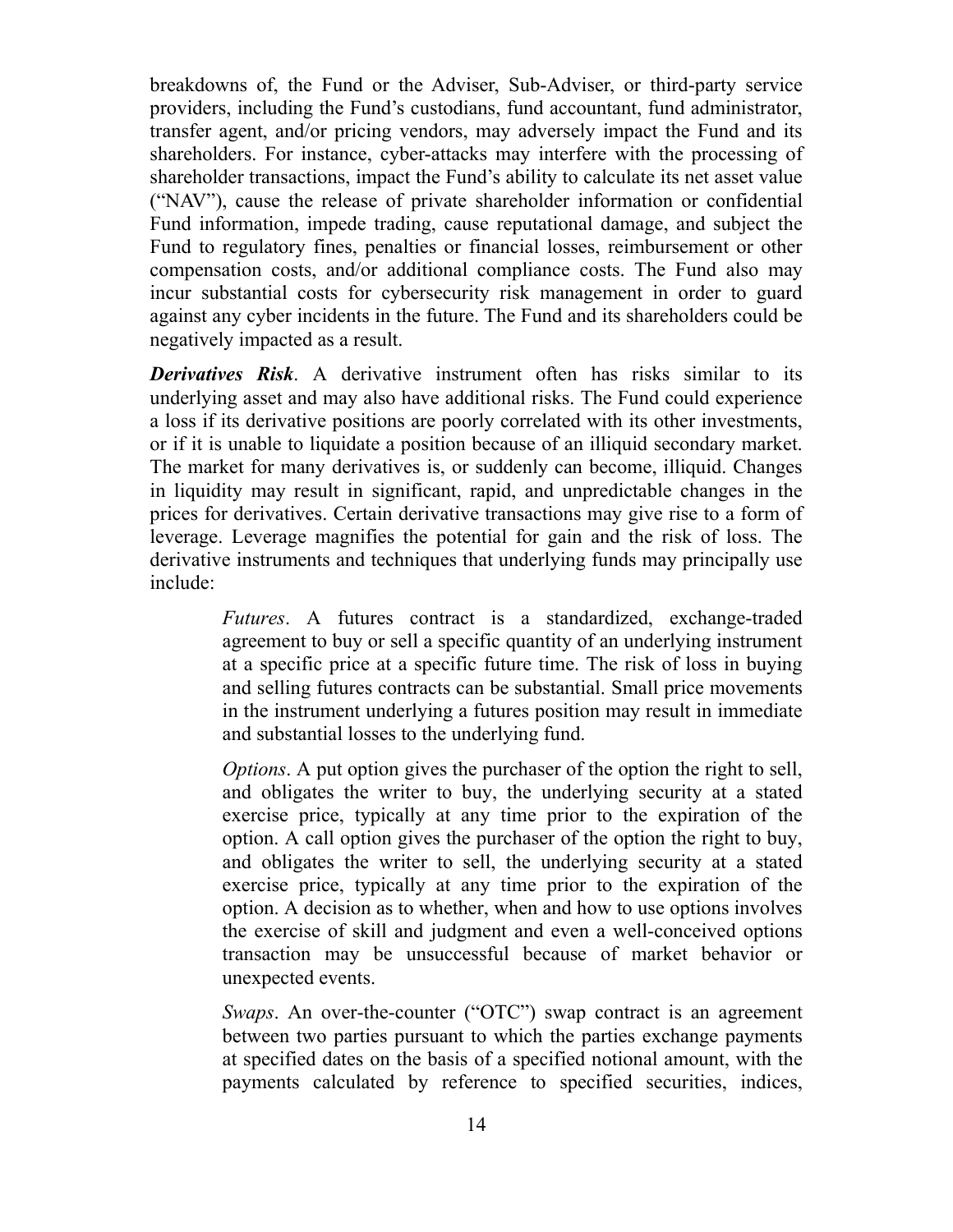reference rates, currencies or other instruments. Most swap agreements are not entered into or traded on exchanges. OTC swaps are often subject to credit risk or the risk of default or non-performance by the counterparty. Swaps could result in losses if interest rate or foreign currency exchange rates or credit quality changes are not correctly anticipated or if the reference index, security or investments do not perform as expected. Underlying funds' use of swaps may include those based on the credit of an underlying security, commonly referred to as "credit default swaps."

*Foreign currency forward exchange contracts*. Foreign currency forward exchange contracts are transactions involving the Fund's obligation to purchase or sell a specific currency at a future date at a specified price. Unanticipated changes in currency prices may result in losses to an underlying fund and poorer overall performance for the fund than if it had not entered into foreign currency forward exchange contracts.

*Equity Securities Risk*. The Fund may invest in equity securities directly or indirectly through investment companies that invest in equity securities. Equity securities fluctuate in value, often based on factors unrelated to the fundamental economic condition of the issuer of the securities, including general economic and market conditions, and these fluctuations can be pronounced.

*Focused Investment Risk.* There is a risk that investing in a select group of securities or securities in a particular sector could subject the Fund to greater risk of loss and could be considerably more volatile than the Fund's primary benchmark or other mutual funds that are diversified across a greater number of securities or sectors.

*Foreign Investing Risk.* The value of the Fund's investments in securities of non-U.S. issuers may fall due to adverse political, social and economic developments abroad and due to decreases in foreign currency values relative to the U.S. dollar. Also, securities of non-U.S. issuers may be impacted by foreign controls on investment, withholding taxes, a lack of adequate company information, a lack of government regulation, and legal systems or market practices that permit inequitable treatment of minority and/or non-domestic investors.

*Futures Risk.* Use of futures contracts by the Fund or underlying funds may cause the value of the Fund's shares to be more volatile. Futures contracts expose the Fund or underlying funds to leverage and tracking risks because a small investment in futures contracts may produce large losses and futures contracts may not accurately track the underlying securities. Changes in the value of futures contracts may not track or correlate perfectly with the underlying index because of temporary, or even long-term, supply and demand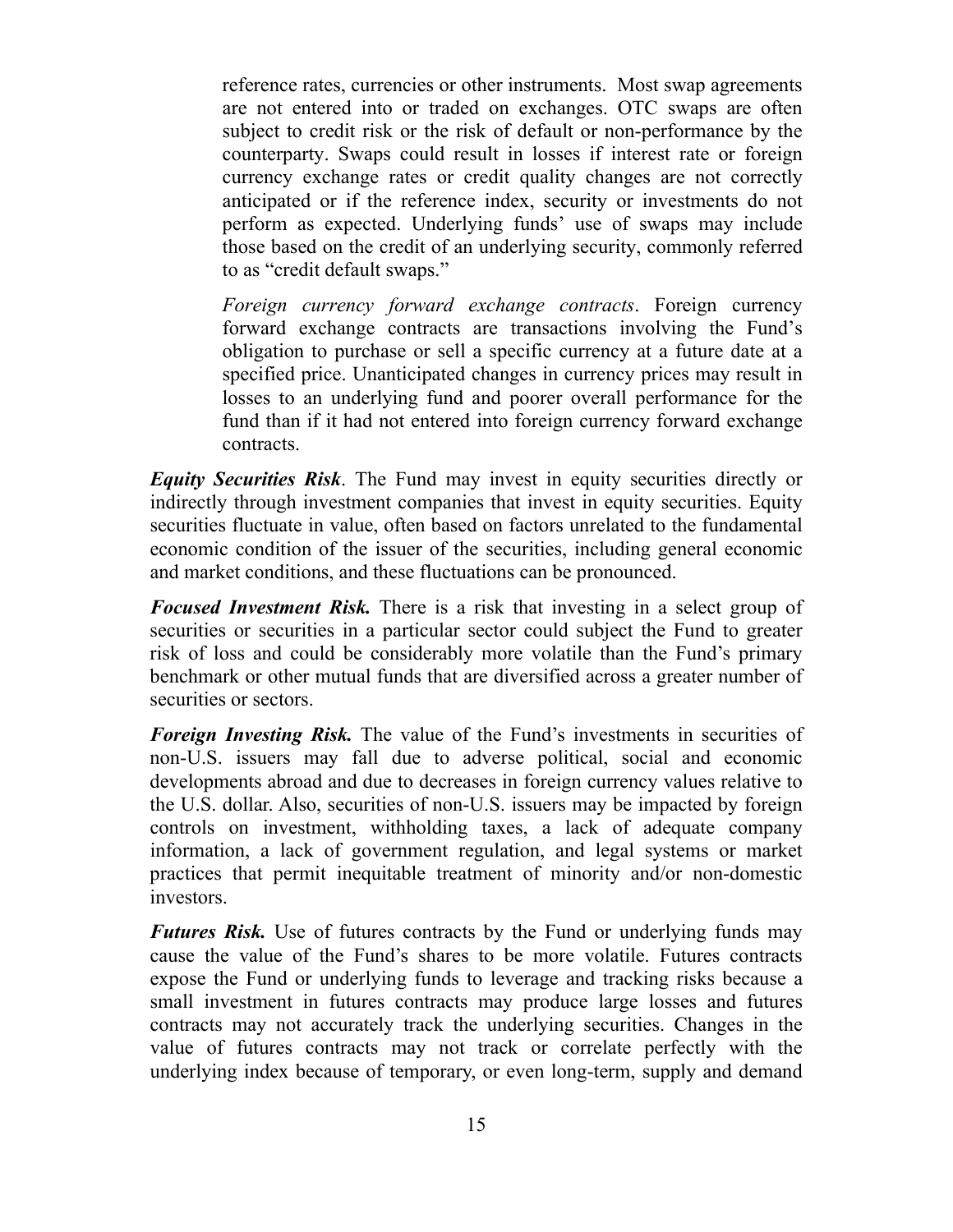imbalances and because futures do not pay dividends unlike the stocks upon which they are based.

*Investment Company Risk.* Investments by the Fund in other investment companies, including ETFs, will expose investors to the risk that the underlying fund manager may change objectives which may or may not parallel the investment direction of the Fund. The Adviser and Sub-Adviser have no control over the managers or investments of underlying funds. In addition, the price movement of an ETF may not correlate to the underlying index and may result in a loss. Closed-end funds may trade infrequently, with small volume, and at a discount to NAV, which may affect the Fund's ability to sell shares of the fund at a reasonable price. Further, investments in other investment companies subject the investor to fees and expenses charged by such other investment companies, including ETFs. Finally, the Investment Company Act of 1940, as amended, imposes certain limitations on a fund's investments in other investment companies. These limitations may limit the amount the Fund may invest in certain investment companies.

*IPOs Risk.* The purchase of shares issued in IPOs exposes the Fund to the risks associated with companies that have little operating history as public companies, as well as to the risks associated with the sectors of the market in which the companies operate. Further, the absence of a prior public market, unseasoned trading, the small number of shares usually available for trading or the possibility of dilution of share value by issuance of additional shares may affect the market value of IPO shares. The market for IPO shares has been volatile and share prices of newly public companies have fluctuated significantly over short periods of time.

*Leverage Risk Associated with Financial Instruments Risk.* The use of financial instruments to increase potential returns, including derivatives used for investment (non-hedging) purposes, may cause the Fund to be more volatile than if it had not been leveraged. The use of leverage may also accelerate the velocity of losses and can result in losses to the Fund that exceed the amount originally invested.

*Limited Capitalization Risk.* There is a risk that securities of small capitalization companies tend to be more volatile and less liquid than securities of larger capitalization companies. This can have a disproportionate effect on the market price of smaller capitalization companies and affect the Fund's ability to purchase or sell those securities. In general, smaller capitalization companies are more valuable than larger companies to adverse business or economic developments and they may have more limited resources.

*Management Risk.* There is a risk that the investment strategies, techniques, and risk analysis employed by the Sub-Adviser may not produce the desired results. The Adviser believes that most of its clients will pay a reasonable and fair advisory fee. If a significant number of clients do not pay an advisory fee for an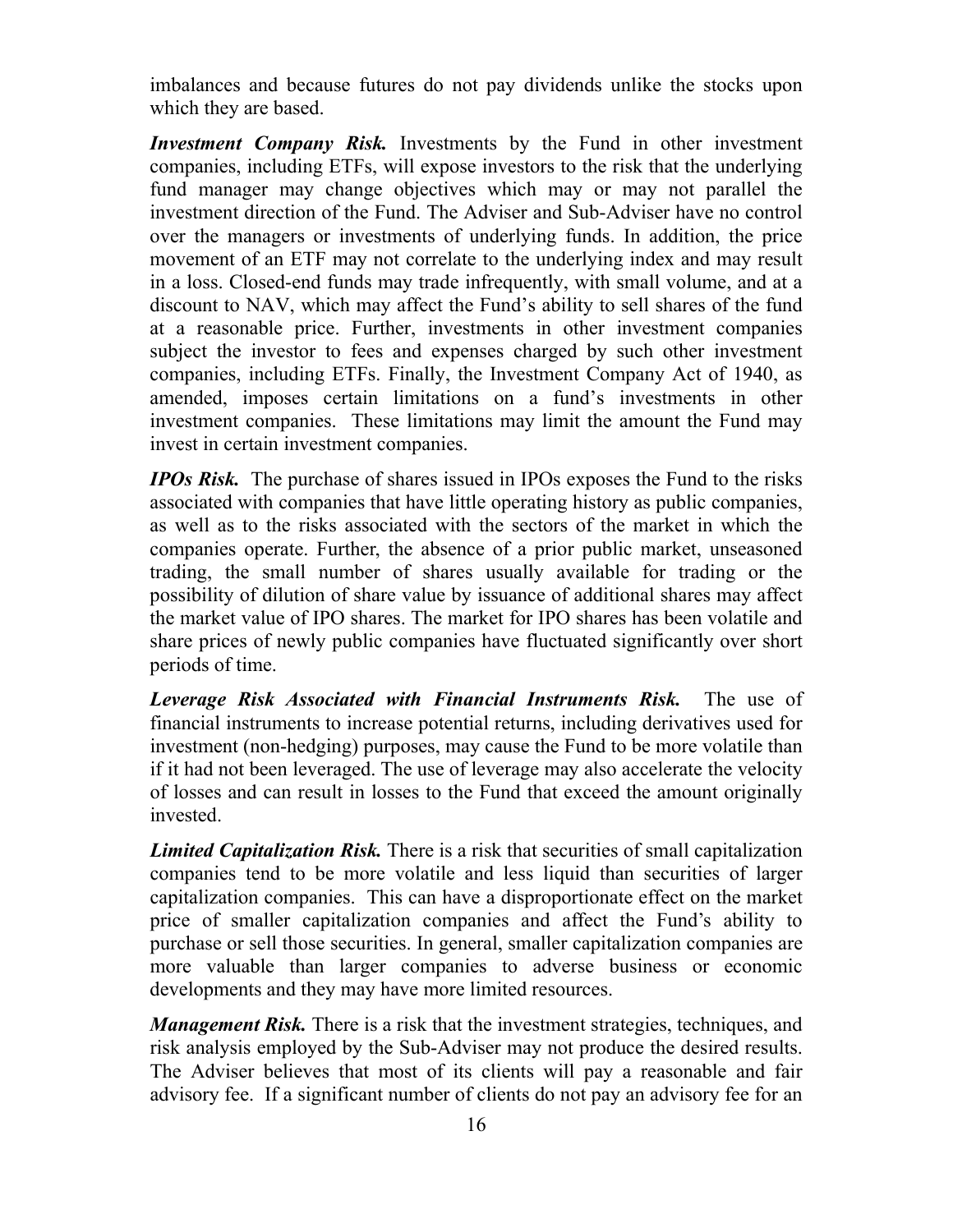extended period of time, the Adviser and the Sub-Adviser, may not be able to continue to render services to the Fund. If the Adviser is not able to pay Fund expenses required under the Fund's Expense Limitation Agreement, the Adviser may have to resign as Adviser to the Fund or dissolve and liquidate the Fund. Dissolution or liquidation of the Fund may cause shareholders to liquidate or transfer their investments at inopportune times.

*Market Risk.* Market risk refers to the risk related to investments in securities in general and the daily fluctuations in the securities markets. The Fund's investment return per share will change daily based on many factors, including fluctuation in interest rates, the quality of the instruments in the Fund's investment portfolio, national and international economic conditions and general market conditions. In addition, the value of the fund's investments may be negatively affected by the occurrence of global events, such as war, terrorism, environmental disasters or events, country instability, and infectious disease epidemics or pandemics. These events could reduce consumer demand or economic output; result in market closures; low or negative interest rates, travel restrictions or quarantines; and significantly adversely impact the economy. Governmental and quasi-governmental authorities and regulators throughout the world have in the past often responded to serious economic disruptions with a variety of significant fiscal and monetary policy changes which could have an unexpected impact on financial markets and the Fund's investments.

Many countries have experiences outbreaks of infectious illnesses in recent decades, including swine flu, avian influenza, SARS and, more recently, COVID-19. The global outbreak of COVID-19 in early 2020 has resulted in various disruptions, including travel and border restrictions, quarantines, supply chain disruptions, lower consumer demand, and general market uncertainty. The effects of COVID-19 have had and may continue to have an adverse effect on the global economy, financial markets, and the economies of certain nations and individual issuers, any of which may negatively impact the Fund and its holdings. Similar consequences could arise as a result of the spread of other infectious diseases.

*REITs Risk.* The risk that the Fund's performance will be affected by adverse developments to REITs and the real estate industry. REITs and underlying real estate values may be affected by a variety of factors, including: local, national or global economic conditions; changes in zoning or other property-related laws; environmental regulations; interest rates; tax and insurance considerations; overbuilding; property taxes and operating expenses; or declining values in a neighborhood. Similarly, a REIT's performance depends on the types, values, locations and management of the properties it owns. In addition, a REIT may be more susceptible to adverse developments affecting a single project or market segment than a more diversified investment. Loss of status as a qualified REIT under the US federal tax laws could adversely affect the value of a particular REIT or the market for REITs as a whole.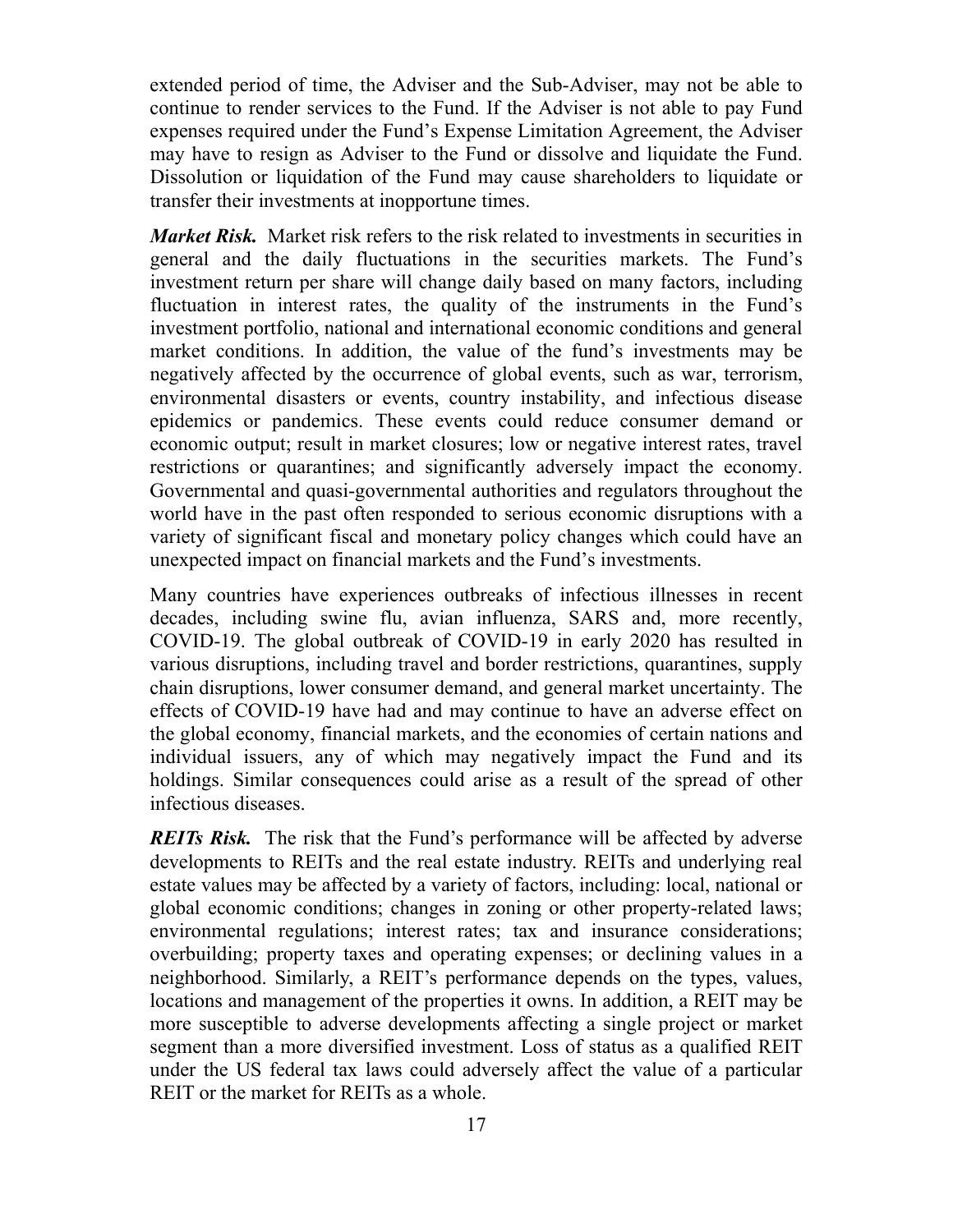*Portfolio Turnover Risk.* The Fund may engage in frequent trading of its portfolio securities. A portfolio turnover rate of 200%, for example, is equivalent to the Fund buying and selling all of its securities two times during the course of the year. A high portfolio turnover rate (such as 100% or more) could result in high brokerage costs. A high portfolio turnover rate also can result in an increase in taxable capital gains distributions to the Fund's shareholders.

*Temporary Defensive Positions.* From time to time, the Fund may take temporary defensive positions that are inconsistent with the Fund's principal investment strategies, in attempting to respond to adverse market, economic, political, or other conditions. For example, the Fund may hold all or a portion of its assets in money market instruments (high quality income securities with maturities of less than one year), securities of money market funds or U.S. Government repurchase agreements. The Fund may also invest in such investments at any time to maintain liquidity or pending selection of investments in accordance with its policies. As a result, the Fund may not achieve its investment objective.

An investment in the Fund is not a deposit of the bank and is not insured or guaranteed by the Federal Deposit Insurance Corporation or any other government agency.

# **PORTFOLIO HOLDINGS DISCLOSURE**

A description of the Fund's policies and procedures with respect to the disclosure of its portfolio holdings is available in the Statement of Additional Information ("SAI") and online by visiting https://funds.aspiration.com/redwood.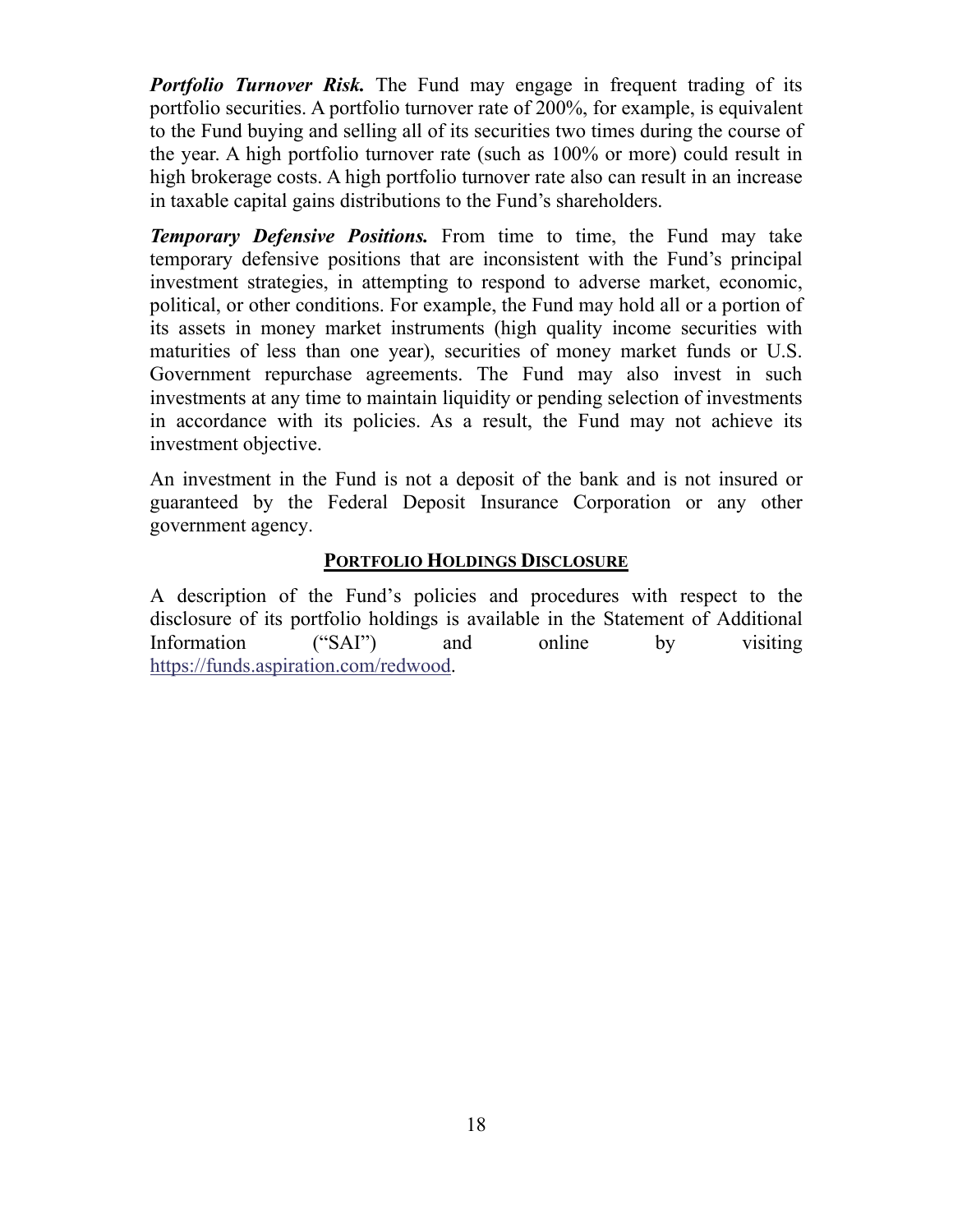## **INVESTMENT ADVISER**

## Aspiration Fund Adviser, LLC

Aspiration Fund Adviser, LLC, located at 4551 Glencoe Avenue, Marina Del Rey, CA 90292, serves as the investment adviser to the Fund. Aspiration Fund Adviser, LLC (the "Adviser") has been a registered investment adviser since 2014 and offers the Aspiration Redwood Fund through its website at www.aspiration.com. Aspiration actively oversees the Sub-Adviser's investment performance, operations, and compliance through due diligence reviews and policies and procedures. As of September 30, 2020, Aspiration Fund Adviser, LLC had approximately \$100.2 million in assets under management.

Disclosure Regarding Approval of Investment Advisory Agreement. A discussion regarding the Board's basis for approving the investment advisory agreement for the Fund can be found in the Fund's semi-annual report to shareholders for the fiscal period ended March 31, 2020. You may obtain a copy of the semi-annual and annual reports, free of charge, upon request to the Fund.

**Adviser Compensation.** Under the Fund's investment advisory agreement, the Adviser receives an annual advisory fee of 0.00% of the Fund's average daily net assets. In other words, the Adviser does not charge any management fees with respect to the Fund. Only clients of the Adviser may invest in the Fund. These advisory clients must establish an advisory relationship and open an individual advisory account with the Adviser before investing in the Fund. The Adviser does not impose a set fee to manage individual advisory accounts. Instead, advisory clients can pay the Adviser a fee in the amount they believe is fair to manage their individual advisory accounts. In addition, the Adviser donates a portion of its fees to charity in an amount equal to 10% of its earnings after deducting the sub-advisory fee paid to the Sub-Adviser.

#### **INVESTMENT SUB-ADVISER**

UBS Asset Management (Americas) Inc.

UBS Asset Management (Americas) Inc. ("UBS AM"), located at One North Wacker Drive, Chicago, IL 60606, serves as the sub-adviser to the Aspiration Redwood Fund. Subject to the authority of the Board of Trustees and oversight by the Adviser, the Sub-Adviser is responsible for management of the Fund's investment portfolio according to the Fund's investment objective, policies and restrictions. UBS AM is a Delaware corporation and an investment adviser registered with the SEC. UBS AM is an indirect asset management subsidiary of UBS Group AG ("UBS"). As of September 30, 2020, UBS AM had approximately \$226.0 billion in assets under management. UBS AM is a member of the UBS Asset Management Division, which had approximately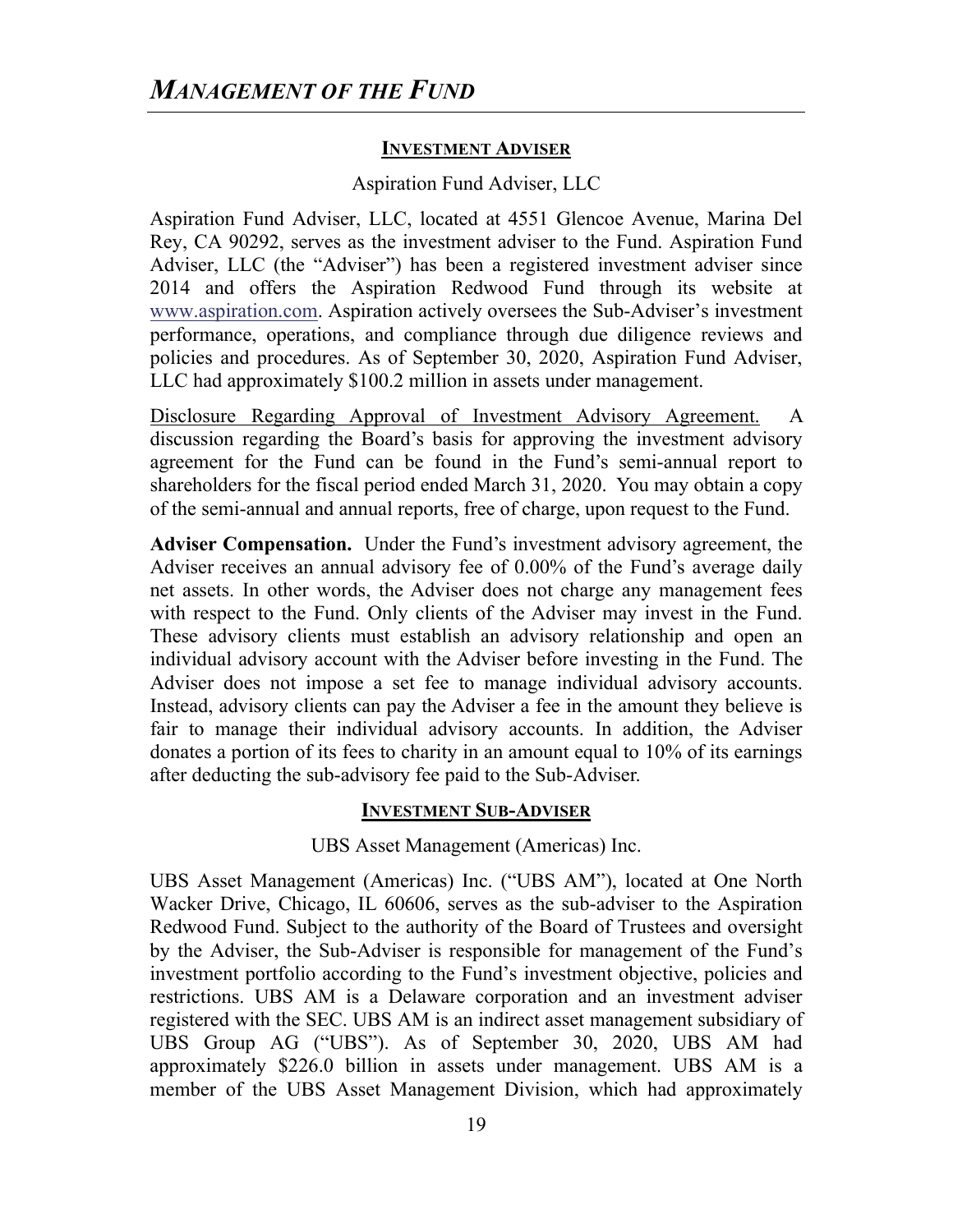\$979.6 billion in assets under management worldwide as of September 30, 2020. UBS is an internationally diversified organization headquartered in Zurich, Switzerland with operations in many areas of the financial services group of industries. As Sub-Adviser to the Aspiration Redwood Fund, UBS is responsible for the day-to-day management of the Fund and applies proprietary algorithms and research to analyze the holdings of the Fund to meet its Environmental, Governance, and Social (ESG) criteria.

Pursuant to a Sub-Advisory Agreement between the Adviser and the Sub-Adviser, the Sub-Adviser is entitled to receive an annual sub-advisory fee, paid by the Adviser, for advisory services provided to the Fund, according to a formula. In addition, the Sub-Adviser donates a portion of its fees to charity. The Sub-Adviser donates 10% of its fees after receiving its fee from the Adviser.

Disclosure regarding the basis for the Board of Trustees' approval of the Investment Sub-Advisory Agreement is available in the Fund's semi-annual report to shareholders for the fiscal period ended March 31, 2020.

*Portfolio Management.* The following individual is employed by the Sub-Adviser and is primarily responsible for the day-to-day management of the Fund's portfolio.

**Joseph Elegante, CFA.** Joseph Elegante has served as a Managing Director at UBS Asset Management since 2015. Mr. Elegante also serves as the lead portfolio manager for US equities, co-portfolio manager for Global Equities and senior portfolio manager on a range of Global Sustainable equity strategies within the Global Intrinsic Value team at UBS Asset Management, Mr. Elegante has over 25 years of portfolio management experience, including managing both institutional and private client portfolios. Mr. Elegante has been a portfolio manager for the Fund since August 2020.

**Adam Jokich, CFA.** Adam Jokich has served as a portfolio manager within the Global Intrinsic Value team at UBS Asset Management since June 2019 and deputy portfolio manager on US Intrinsic Value strategies at UBS Asset Management since August 2020. Previously, Mr. Jokich was a quantitative analyst within the US Intrinsic Value team and also worked within the Sustainable Investors team at UBS Asset Management. He has been with UBS Asset Management since 2012. Mr. Jokich has been a portfolio manager of the Fund since August 2020.

The SAI provides additional information about each portfolio manager's compensation structure, other managed accounts and ownership of securities in the Fund.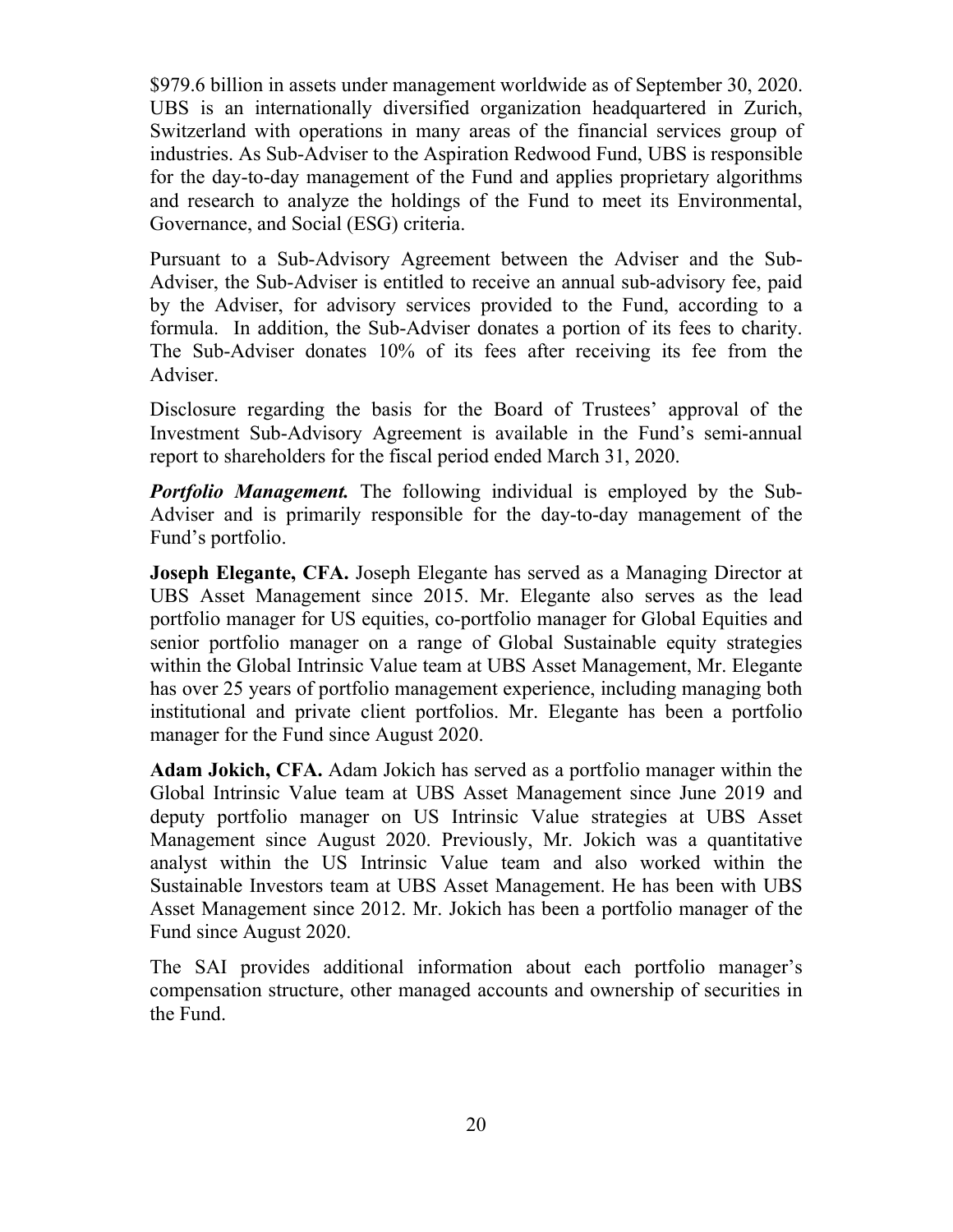## **SERVICE PROVIDERS**

**Administrator.** The Nottingham Company ("Administrator") serves as the administrator for the Fund.

**Transfer Agent.** Nottingham Shareholder Services, LLC ("Transfer Agent"), serves as dividend disbursing and transfer agent for the Fund.

**Distributor.** Capital Investment Group, Inc. ("Distributor") is the principal underwriter and distributor of the Fund's shares and serves as the Fund's exclusive agent for the distribution of the Fund's shares. The Board of Trustees has appointed Aspiration Financial LLC to replace Capital Investment Group, Inc. as the Fund's principal underwriter and distributor. Capital Investment Group, Inc. is expected to continue serving as the Fund's principal underwriter and distributor until such time as the officers of the Trust provide Capital Investment Group, Inc. with appropriate termination notice.

**Custodian.** UMB Bank, N.A. ("Custodian") serves as custodian of the Fund's assets.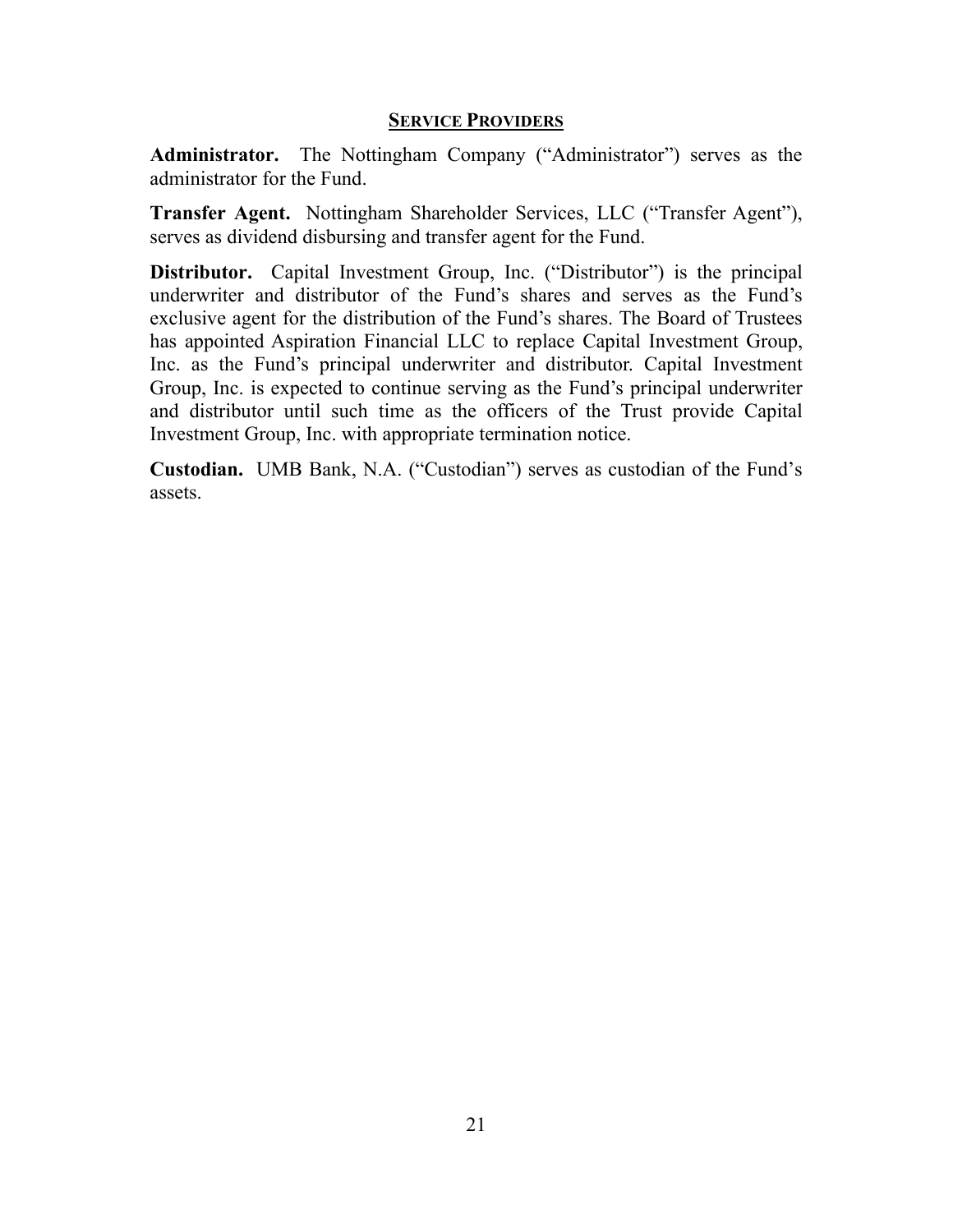# **PRICING YOUR SHARES**

When you buy and sell shares of the Fund, the price of the shares is based on the Fund's NAV next determined after the order is received.

# **Calculating the Fund's NAV**

The NAV is calculated at the close of regular trading on the New York Stock Exchange ("NYSE") on the days the NYSE is open for trading. This is normally 4:00 p.m., Eastern time ("ET"). The Fund's shares will not be priced on the days that the NYSE is closed for trading. In addition, the Fund's shares will not be priced on the holidays listed in the Statement of Additional Information.

Your order to purchase or sell shares is priced at the next NAV calculated after your order is received in good order by the Fund. Only purchase orders received in good order by the Fund before 4:00 p.m. ET will be effective at that day's NAV. On occasion, the NYSE will close before 4:00 p.m. ET. When that happens, purchase requests received by the Fund or an authorized agent of the Fund after the NYSE closes will be effective the following business day. The NAV of the Fund may change every day.

To the extent that a document must be completed, signed and delivered, a purchase or redemption request is considered to be "in good order" only if it is returned to the following address:

| <b>Regular Mail</b>                  | <b>Express Mail</b>                  |
|--------------------------------------|--------------------------------------|
| Nottingham Shareholder Services, LLC | Nottingham Shareholder Services, LLC |
| P.O. Box 4365                        | 116 S. Franklin Street               |
| Rocky Mount, NC 27802-0069           | Rocky Mount, NC 27804                |

Documents sent to any other address, including the business address of the Fund or Adviser, will not be considered to be "in good order."

*Good Order.* A purchase or redemption request is considered to be "in good order" when all necessary information is provided, and all required documents are properly completed, signed, and delivered. Requests must include the following:

- The account number (if issued) and Fund name;
- The amount of the transaction, in dollar amount or number of shares;
- For redemptions (other than online, telephone or wire redemptions), the signature of all account owners exactly as they are registered on the account;
- Required signature guarantees, if applicable; and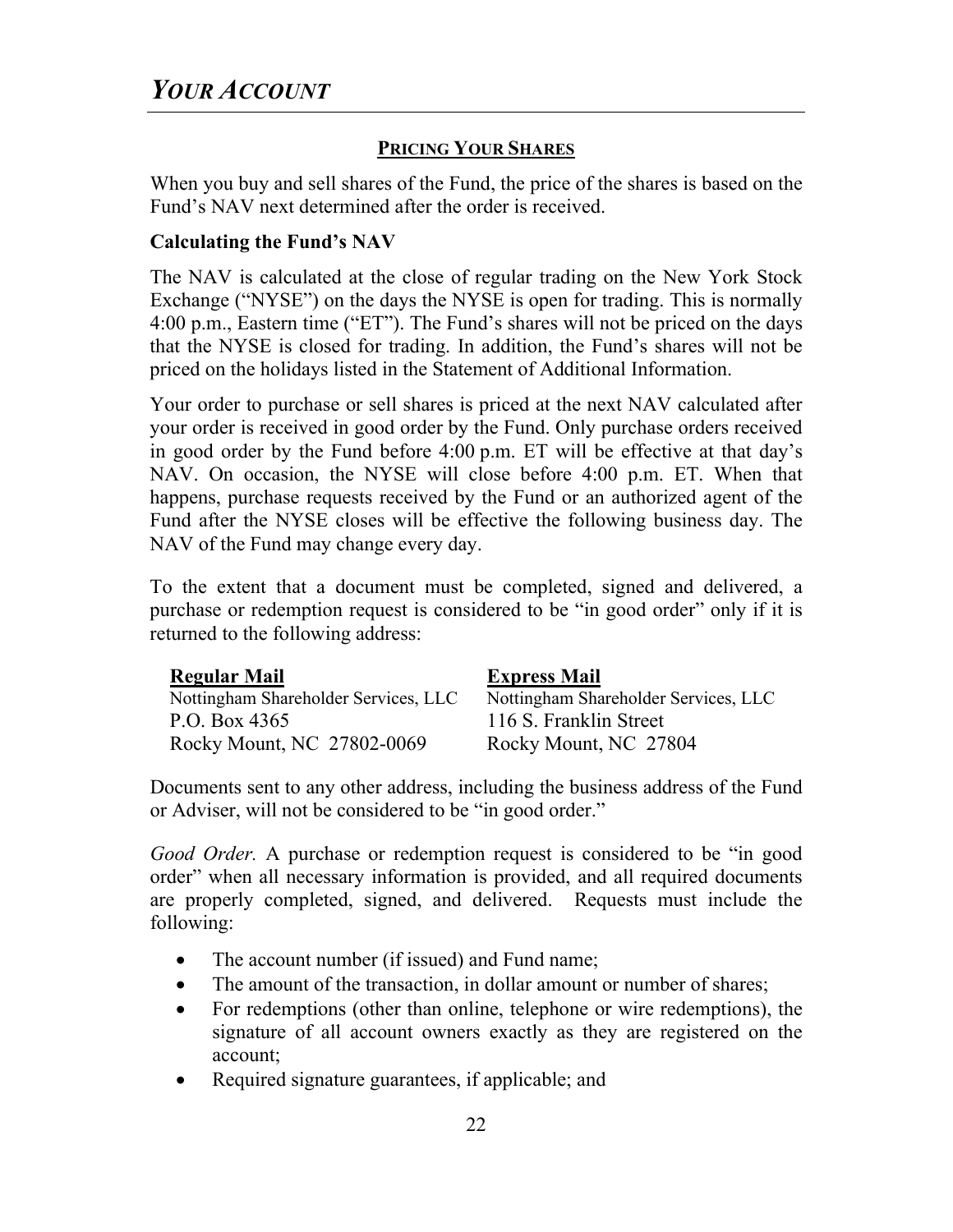Other supporting legal documents and certified resolutions that might be required in the case of estates, corporations, trusts and other entities or forms of ownership. Call (800) 683-8529 for more information about documentation that may be required of these entities.

Additionally, a purchase order initiating the opening of an account is not considered to be in "good order" unless you have provided all information required by the Fund's "Customer Identification Program" as described below.

# **Valuing Fund Assets**

The market value of the Fund's investments is determined primarily on the basis of readily available market quotations. Shares of open-end investment companies (i.e., mutual funds) are valued at their respective NAV. The Fund generally uses pricing services to determine the market value of securities.

If market quotations for a security are not available or market quotations or a price provided by a pricing service do not reflect fair value, or if an event occurs after the close of trading on the domestic or foreign exchange or market on which the security is principally traded (but prior to the time the NAV is calculated) that materially affects fair value, the Fair Value Committee, established by the Board of Trustees, will value the Fund's assets at their fair value according to policies approved by the Board of Trustees. For example, if trading in a portfolio security is halted and does not resume before the Fund calculates its NAV, the Fair Value Committee may need to price the security using the Fund's fair value pricing guidelines. The circumstances under which an underlying fund will use fair value pricing and the methods used are disclosed in the offering documents for the underlying fund, which may include the underlying fund's prospectus and statement of additional information.

Without a fair value price, short-term investors could take advantage of the arbitrage opportunity and dilute the NAV of long-term investors. While fair valuation of the Fund's portfolio securities can serve to reduce arbitrage opportunities, there is no assurance that fair value pricing policies will prevent dilution of the NAV by short-term investors. Fair valuation involves subjective judgments, and it is possible that the fair value determined for a security may differ materially from the value that could be realized upon the sale of the security.

# **HOW TO PURCHASE SHARES**

# **Eligible Investors**

Shares of the Fund are only available to clients of the Adviser, Aspiration Fund Adviser, LLC. The Fund intends to redeem shares held by or on behalf of a shareholder who ceases to be an eligible investor and each investor, by purchasing shares, agrees to any such redemption.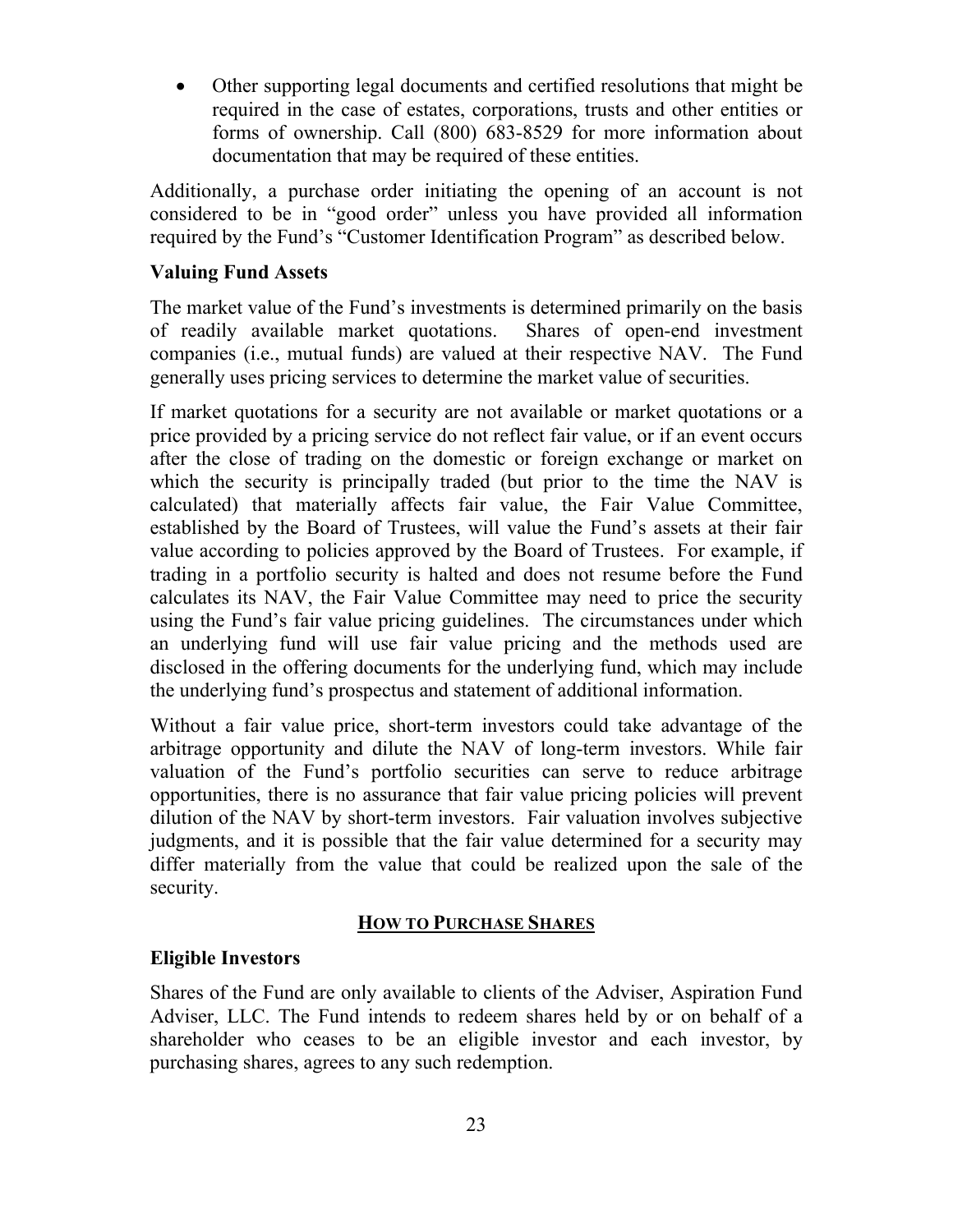# **Purchasing Shares**

Shares may be purchased only through the Fund's website, www.aspiration.com. The minimum initial investment in the Fund is \$10 and the minimum subsequent investment is \$1. Purchase orders received by the Fund in good order and accompanied by ACH transaction in the full amount of the purchase price before the close of regular trading on the NYSE (normally 4:00 p.m. ET) will be effective at that day's share price. Purchase orders received by the Fund after the close of regular trading on the NYSE are processed at the share price determined on the following business day. You may invest any amount you choose, as often as you wish, subject to the minimum initial and subsequent investments described above. The Fund reserves the right to waive these minimums.

There is an annual maintenance fee of \$15 charges for all IRA accounts.

# **Online Investor Requirements**

The Fund is designed for online investors and requires its shareholders to consent to receive all Fund shareholder information electronically. Shareholder information includes, but is not limited to, prospectuses, shareholder reports, confirmations, Form 1099 tax statements, proxy solicitations, and account statements.

When you become a shareholder of the Fund, you certify that you have access to the Internet and a current email account, you acknowledge that you have the sole responsibility for providing a correct and operational email address, and you agree to notify the Fund immediately if your email address changes.

If you revoke your consent to receive shareholder information electronically, fail to maintain an email account or fail to notify the Fund immediately if your email address changes, the Fund will send communications to you by regular mail.

# **Customer Identification Program: Important Information about Procedures for Opening an Account**

Federal law requires all financial institutions to obtain, verify, and record information that identifies each person who opens an account. When you open an account, we will ask for your name, residential address, date of birth, government identification number, and other information that will allow us to identify you. We also may ask to see your driver's license or other identifying documents.

If your purchase order is not received in good order, there may be a delay in processing your investment request and your assets may be uninvested pending receipt of the required information. If we are unable to immediately verify your identity, the Fund may restrict further investment until your identity is verified. However, if we are unable to verify your identity, the Fund reserves the right to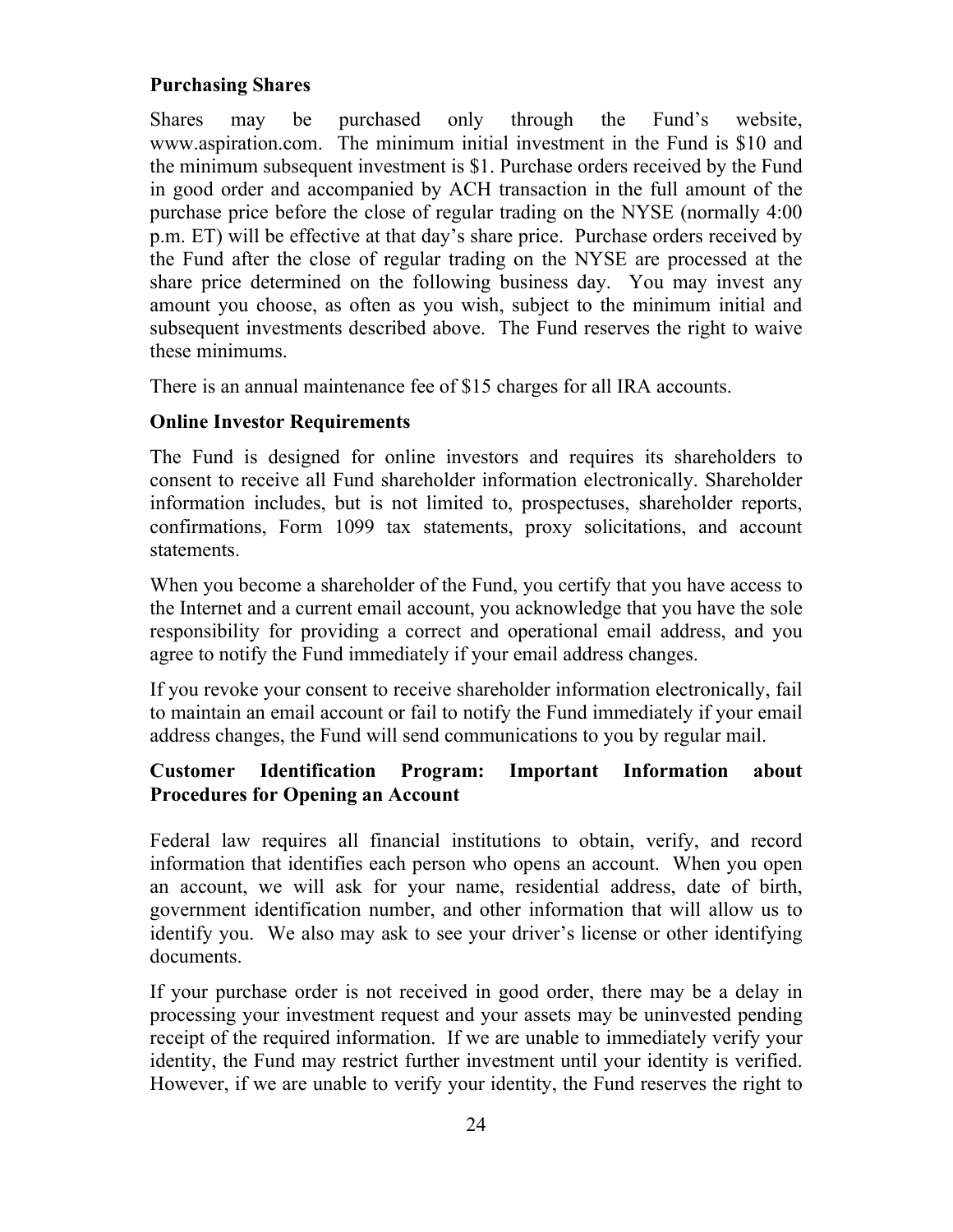close your account without notice and return your investment to you at the NAV determined on the day in which your account is liquidated. If we close your account because we are unable to verify your identity, your investment will be subject to market fluctuation, which could result in a loss of a portion of your principal investment. If your account is closed at the request of governmental or law enforcement authorities, the Fund may be required by the authorities to withhold the proceeds.

## **Fund Direct Purchases**

Shares of the Fund may only be purchased by clients of the Adviser. Before investing in the Fund, you should carefully review the Fund's prospectus together with any materials the Adviser provides you, including any materials that discuss fees associated with the Adviser's services (such as the Adviser's firm brochure or advisory agreement with you). For information about opening an account and purchasing shares of the Fund, please visit www.aspiration.com, available 24 hours a day. Please note that your dividend and capital gain distributions will be automatically reinvested unless you indicate otherwise.

#### **Other Purchase Information**

The Fund reserves the right to limit the amount of purchases and to refuse to sell to any person. If your ACH does not clear, you will be responsible for any loss incurred by the Fund. If you are already a Fund shareholder, the Fund reserves the right to redeem shares from any identically registered account in the Fund as reimbursement for any loss incurred or money owed to the Fund. You also may be prohibited or restricted from making future purchases in the Fund.

#### **HOW TO REDEEM SHARES**

You may redeem all or part of your investment in the Fund on any day on which the NYSE is open for trading, subject to certain restrictions described below. Redemption requests received by the Fund before the close of regular trading on the NYSE (normally 4:00 p.m. ET) will be effective that day. Redemption requests received by the Fund after the close of regular trading on the NYSE are processed at the NAV determined on the following business day. Shares of the Fund may only be redeemed through www.aspiration.com.

The price you will receive when you redeem your shares will be the NAV next determined after the Fund receives your properly completed order to sell. You may receive proceeds from the sale by direct deposit into your bank account and in certain cases, payment may be made in securities of the Fund as described in "Additional Information About Redemptions." The proceeds may be more or less than the purchase price of your shares, depending on the market value of the Fund's securities at the time your redemption request is received. In the event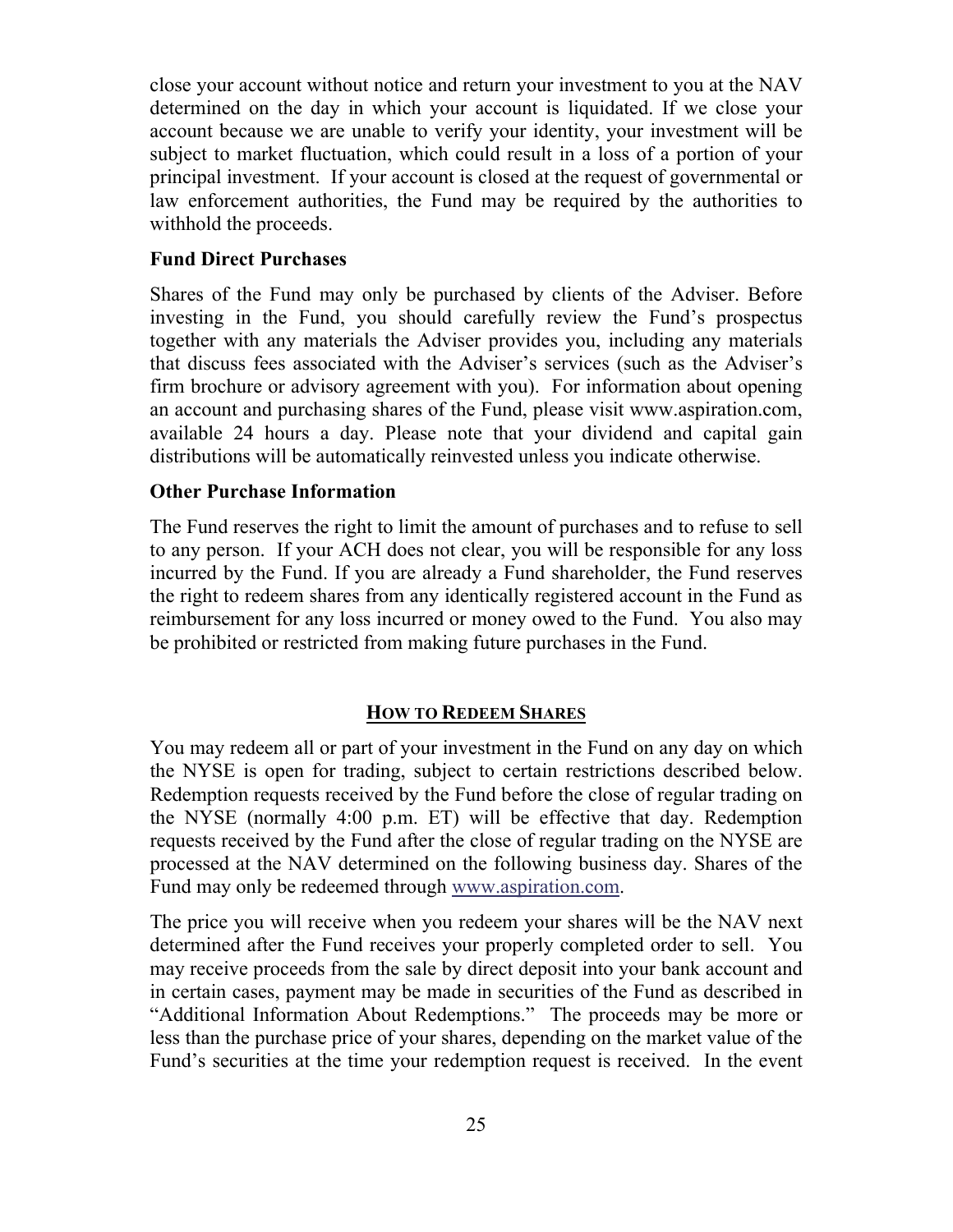that a direct deposit is impossible or impractical, the redemption check will be sent by mail to the address of record on the designated account.

The Fund intends to redeem shares held by or on behalf of a shareholder who ceases to be an eligible investor and each investor, by purchasing shares, agrees to any such redemption.

*Medallion Signature Guarantee* **-** Some circumstances require that your request to redeem shares be made in writing accompanied by an original Medallion Signature Guarantee. A Medallion Signature Guarantee helps protect you against fraud. You can obtain a Medallion Signature Guarantee from most banks or securities dealers, but not from a notary public. You should verify with the institution that it is an eligible guarantor prior to signing. The recognized medallion program is Securities Transfer Agent Medallion Program (STAMP). SIGNATURE GUARANTEES RECEIVED FROM INSTITUTIONS NOT PARTICIPATING IN THIS PROGRAM WILL NOT BE ACCEPTED. The Transfer Agent has adopted standards for accepting signature guarantees. The Fund and the Transfer Agent reserve the right to amend these standards at any time without notice.

If the shares to be redeemed have a value of more than \$50,000, or if the payment of the proceeds of a redemption of any amount is to be sent to a person other than the shareholder of record or to an address other than that on record with the Fund, you must have all signatures on written redemption requests guaranteed. Transfer of ownership of Fund shares to the Aspiration Foundation of less than \$50,000 may be made without the need for a signature guarantee. If the name(s) or the address on your account has changed within the previous 15 days of your redemption request, the request must be made in writing with your signature guaranteed, regardless of the value of the shares being redeemed. Call (800) 683-8529 for information on Medallion Signature Guarantee requirements.

*Additional Information About Redemptions* – The Fund will pay redemption proceeds within seven (7) calendar days after receipt of a proper redemption request, although proceeds normally are paid within five (5) business days. However, when shares are purchased through ACH, the proceeds from the redemption of those shares may not be paid until the ACH transfer has been converted to federal funds, which could take up to 15 calendar days. The Fund may suspend redemptions or postpone payment of redemption proceeds, if permitted by the 1940 Act; (i) for any period during which the NYSE is closed or trading on the NYSE is restricted; (ii) for any period during which an emergency exists as a result of which the Fund's disposal of its portfolio securities is not reasonably practicable, or it is not reasonably practicable for the Fund to fairly determine the value of its net assets; or (iii) for such other periods as the Securities and Exchange Commission may by order permit for the protection of the Fund's shareholders. At the discretion of the Fund or the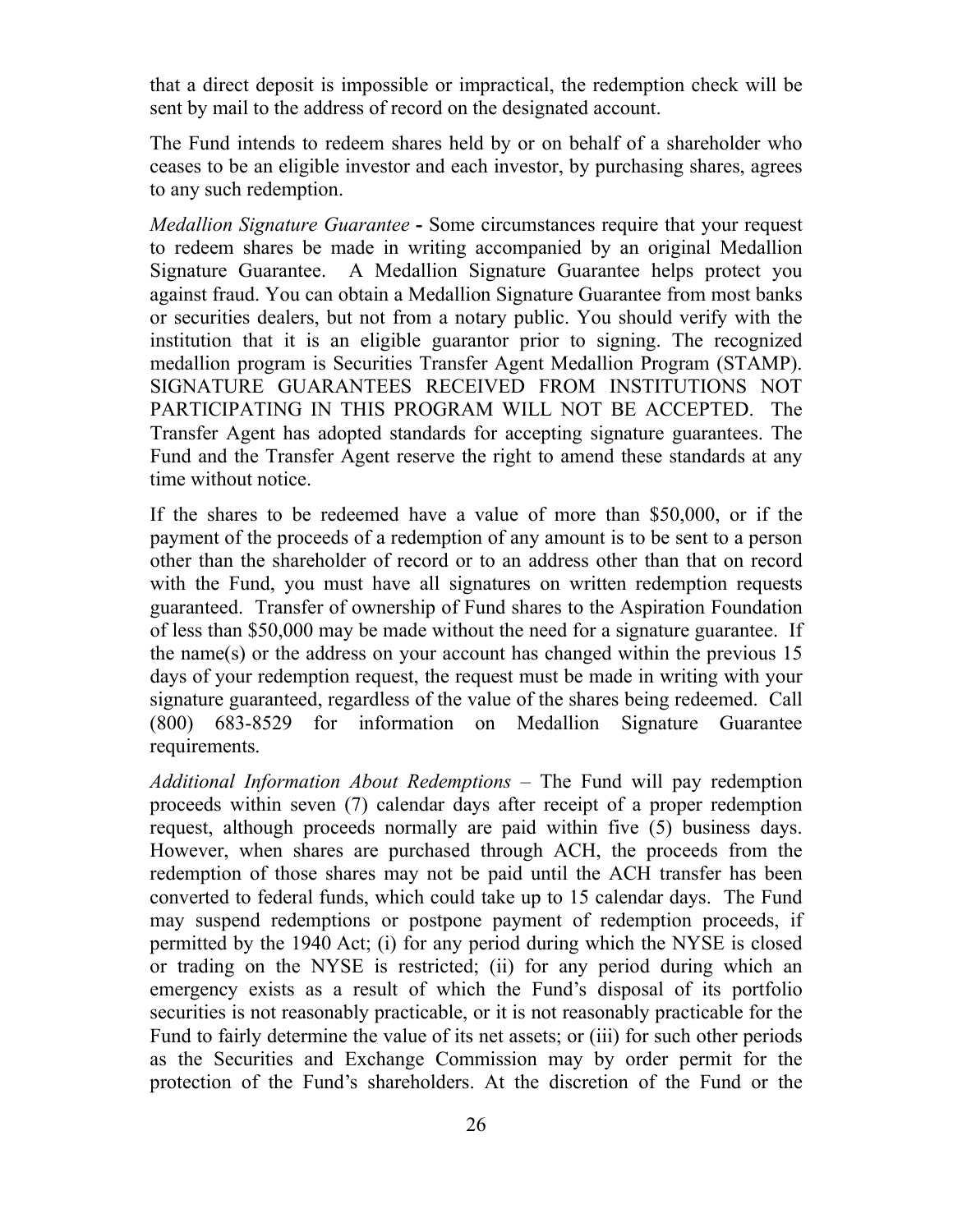Transfer Agent, corporate investors and other associations may be required to furnish an appropriate certification authorizing redemptions to ensure proper authorization.

Generally, all redemptions will be for cash. Under normal market conditions, the Fund expects to meet redemption orders by using holdings of cash/cash equivalents or by the sale of portfolio investments. However, if you redeem shares worth more than the lesser of \$250,000 or 1% of the value of the net assets of the Fund during any 90-day period, the Fund reserves the right to pay part or all of your redemption proceeds in readily marketable securities instead of cash. If payment is made in securities, the Fund will value the securities selected in the same manner in which it computes its NAV. This process minimizes the effect of large redemptions on the Fund and its remaining shareholders.

You may be subject to market risk and you may incur transaction expenses and taxable gains in converting the securities to cash. In addition, a redemption in liquid portfolio securities would be treated as a taxable event for you and may result in the recognition of gain or loss for federal income tax purposes.

#### **MINIMUM ACCOUNT BALANCE**

Maintaining small accounts is costly for the Fund and may have a negative effect on the Fund's investment performance. Shareholders are encouraged to keep their accounts above the Fund's minimum. The Fund reserves the right to redeem your remaining shares and close your account if a redemption of shares brings the value of your account below \$10. In such cases, you will be notified and given at least 30 days to purchase additional shares before the account is closed. The above involuntary redemption constitutes a sale of the Fund's shares. You should consult your tax adviser concerning the tax consequences of involuntary redemptions.

#### **DISTRIBUTION OF SHARES**

The Fund has adopted a plan pursuant to Rule 12b-1 promulgated under the Investment Company Act of 1940, as amended, that allows the Fund to pay for distribution and support services. The Fund is allowed to pay annual 12b-1 expenses of 0.25% under the plan, the Board of Trustees has only authorized the Fund to pay the amount charged by the Distributor and related offerings costs. Because these fees are paid out of the Fund's assets on an ongoing basis, over time these fees will increase the cost of your investment and may cost you more than paying other types of sales charges.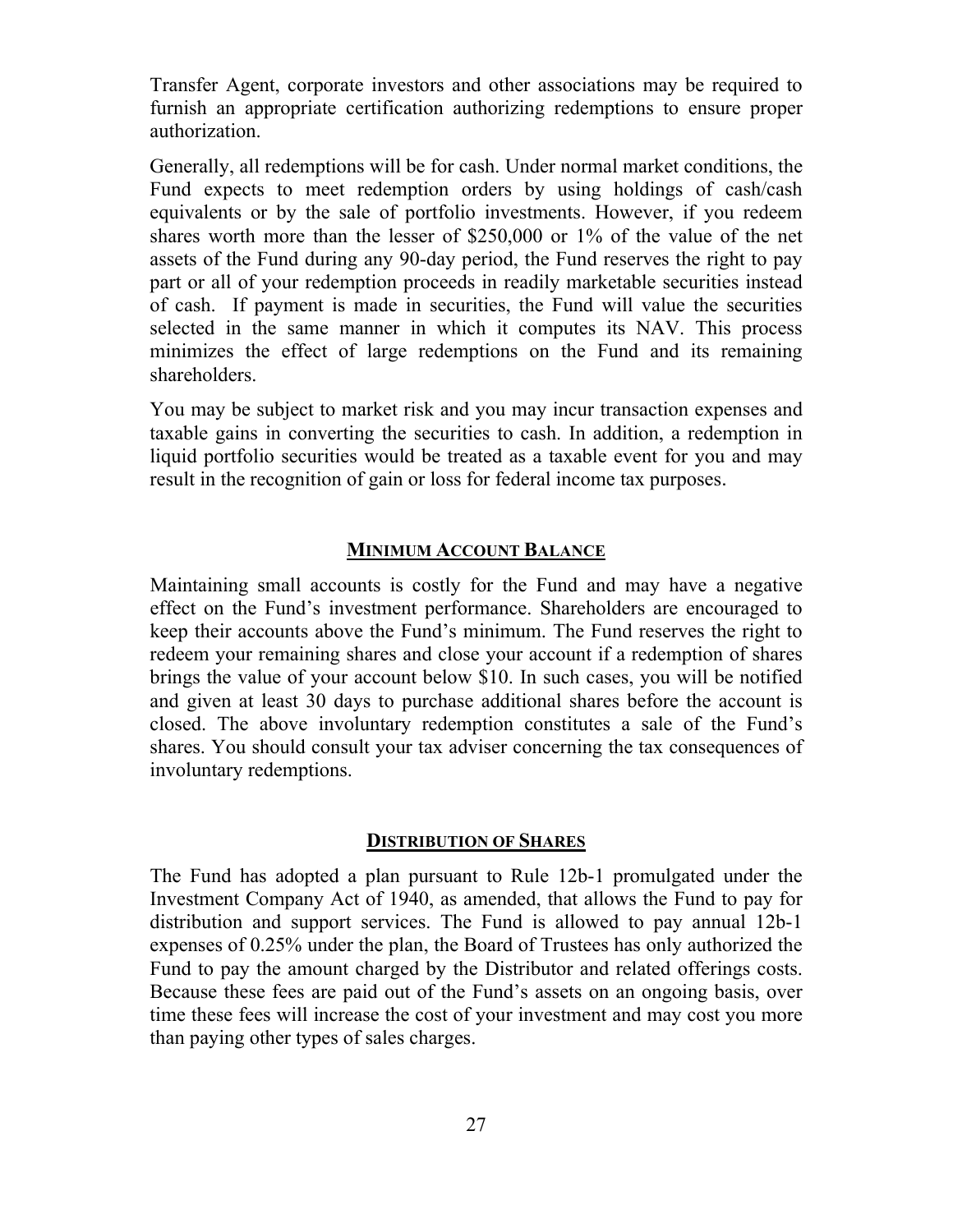# **MARKET TIMING POLICY**

"Market Timing" refers to the practice of rapidly buying and selling shares of a mutual fund in order to take advantage of small short-term market fluctuations in the price of the shares of companies in which the Fund invests to the detriment of long-term fund investors. The Fund is designed to be a long-term investment and excessive trading by one or a few investors will impose costs on the Fund and, indirectly, on other investors. Therefore, the Board of Trustees has developed policies and procedures under which the Fund will monitor periodically excessive short-termed trading. If the Fund believes, in its sole discretion, that an investor is engaged in such trading, the Fund may, without prior notice, reject further purchase orders from that investor and disclaim responsibility for any consequent losses. Alternatively, the Fund may limit the amount, number, or frequency of any future purchases and/or the method by which an investor may request future purchases and redemptions.

# *DIVIDENDS AND DISTRIBUTIONS*

The Fund intends to distribute substantially all of its net investment income as dividends to its shareholders on an annual basis. The Fund intends to distribute its net realized long-term capital gains and its net realized short-term capital gains at least once a year. The Fund may distribute income dividends and capital gains more frequently, if necessary, in order to reduce or eliminate federal excise or income taxes on the Fund. The amount of any distribution varies and there is no guarantee the Fund will pay either income dividends or capital gain distributions.

Income dividends and capital gain distributions are automatically reinvested in additional shares of the Fund at the applicable NAV on the distribution date unless you request cash distributions on your application or through a written request. If cash payment is requested, a direct deposit normally will be mailed within five business days after the payable date.

If you elect to receive income dividends and capital gain distributions in cash and the payment is returned and marked as "undeliverable" or is not cashed for six months, your cash election may be changed automatically, and future dividends will be reinvested in the Fund at the NAV determined as of the date of payment. In addition, any undeliverable checks or checks that are not cashed for six months may be cancelled and the proceeds reinvested in the Fund at the NAV determined as of the date of cancellation.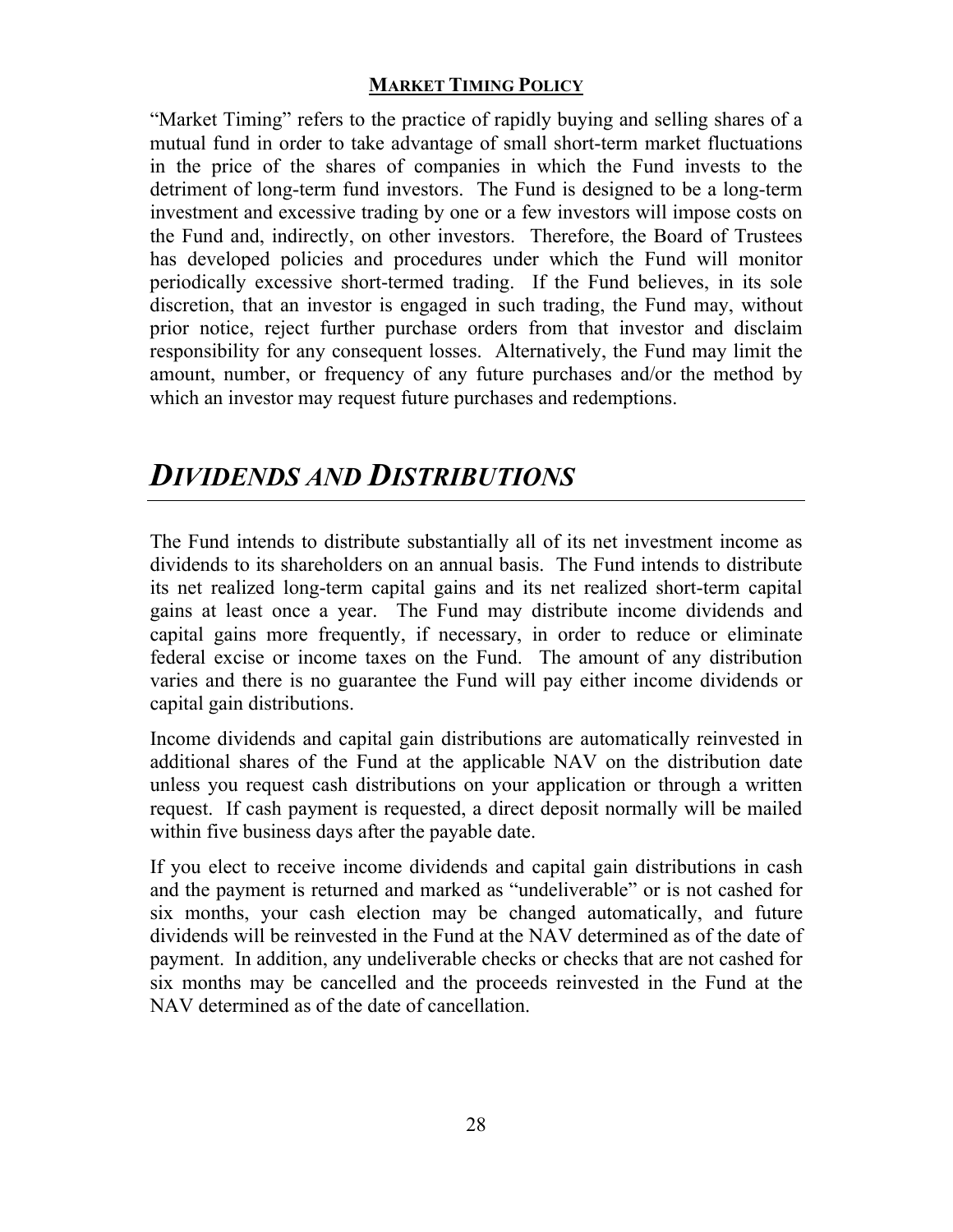# *TAXES*

## **DISTRIBUTIONS**

The following information is provided to help you understand the federal income taxes you may have to pay on income dividends and capital gains distributions from the Fund, as well as on gains realized from your redemption of Fund shares. **This discussion is not intended or written to be used as tax advice. Because everyone's tax situation is unique, you should consult your tax professional about federal, state, local, or foreign tax consequences before making an investment in the Fund.** 

The Fund intends to qualify each year as "regulated investment companies" under Subchapter M of the Internal Revenue Code of 1986, as amended. By so qualifying, the Fund will not be subject to federal income taxes to the extent that it distributes substantially all of its net investment income and any net realized capital gains.

Distributions from the Fund (both taxable income dividends and capital gains) are normally taxable to you as ordinary income or long-term capital gains, regardless of whether you reinvest these distributions or receive them in cash (unless you hold shares in a qualified tax-deferred plan or account or are otherwise not subject to federal income tax). Due to the nature of the investment strategies used, distributions by the Fund generally are expected to consist primarily of income dividends and net realized capital gains; however, the nature of the Fund's distributions could vary in any given year.

The Fund will transmit to each shareholder after the close of the calendar year an Internal Revenue Service Form 1099 setting forth the federal income tax status of distributions made during the year. Income dividends and capital gains distributions also may be subject to state and local taxes.

For federal income tax purposes, distributions of net investment income are taxable generally as ordinary income although certain dividends of net investment income paid to a non-corporate US shareholder may be subject to income tax at the applicable rate for long-term capital gain.

Distributions of net realized capital gains (that is, the excess of the net realized gains from the sale of investments that the Fund owned for more than one year over the net realized losses from investments that the Fund owned for one year or less) that are properly designated by the Fund as capital gains will be taxable as long-term capital gain regardless of how long you have held your shares in the Fund.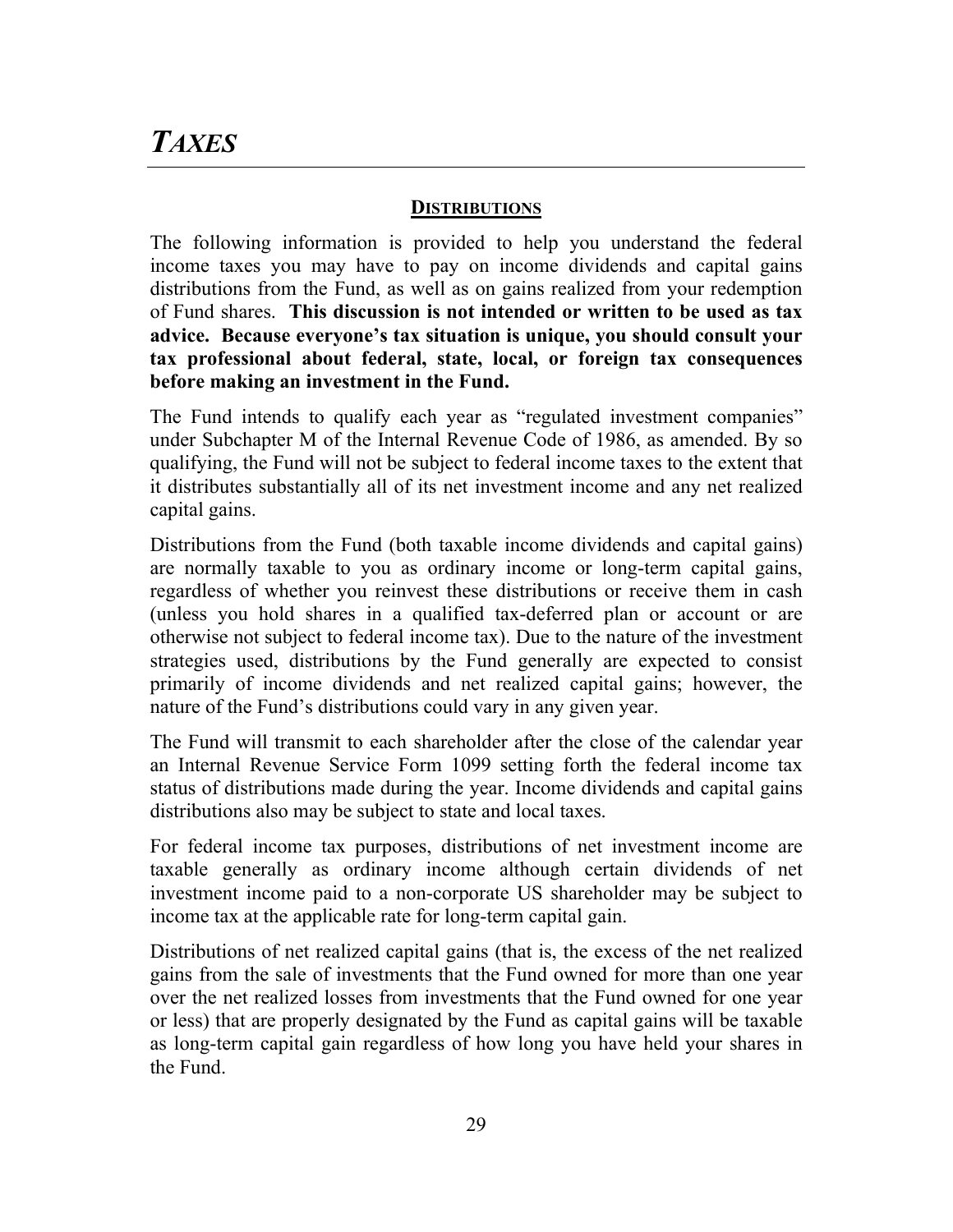Distributions of net realized short-term capital gain (that is, the excess of any net short-term capital gain over net long-term capital loss), if any, will be taxable to shareholders as ordinary income. Capital gain to a corporate shareholder is taxed at the same rate as ordinary income.

If you are a taxable investor and invest in the Fund shortly before it makes a capital gain distribution, some of your investment may be returned to you in the form of a taxable distribution. Fund distributions will reduce the NAV per share. Therefore, if you buy shares after the Fund has experienced capital appreciation but before the record date of a distribution of those gains, you may pay the full price for the shares and then effectively receive a portion of the purchase price back as a taxable distribution. This is commonly known as "buying a dividend."

#### **Selling Shares**

Selling, redeeming or exchanging your shares may result in a realized capital gain or loss, which is subject to federal income tax. For individuals, any longterm capital gains you realize from selling Fund shares currently are taxed at preferential income tax rates. Short-term capital gains are taxed at ordinary income tax rates. You or your tax adviser should track your purchases, tax basis, sales, and any resulting gain or loss. If you redeem Fund shares for a loss, you may be able to use this capital loss to offset any other capital gains you have.

The Fund must report cost basis information to the Internal Revenue Service (IRS) on Form 1099-B for any sale of Fund shares ("Covered Shares"). "High Cost First Out" (HIFO) has been selected as the Fund's default cost basis calculation method. HIFO is a standing order to sell the most expensive shares in the account first. If a shareholder determines that an IRS approved cost basis calculation method other than the Fund's default method of HIFO is more appropriate, the shareholder must contact the Fund at the time of or in advance of the redemption of Covered Shares. IRS regulations do not permit the change of a cost basis election on previously executed trades.

#### **Backup Withholding**

By law, you may be subject to backup withholding (currently at a rate of 24%) on a portion of your taxable distributions and redemption proceeds unless you provide your correct Social Security or taxpayer identification number and certify that (i) this number is correct, (ii) you are not subject to backup withholding, and (iii) you are a US person (including a US resident alien). You also may be subject to withholding if the Internal Revenue Service instructs the Fund to withhold a portion of your distributions or proceeds. You should be aware that the Fund may be fined by the Internal Revenue Service for each account for which a certified taxpayer identification number is not provided. In the event that such a fine is imposed with respect to a specific account in any year, the Fund may make a corresponding charge against the account.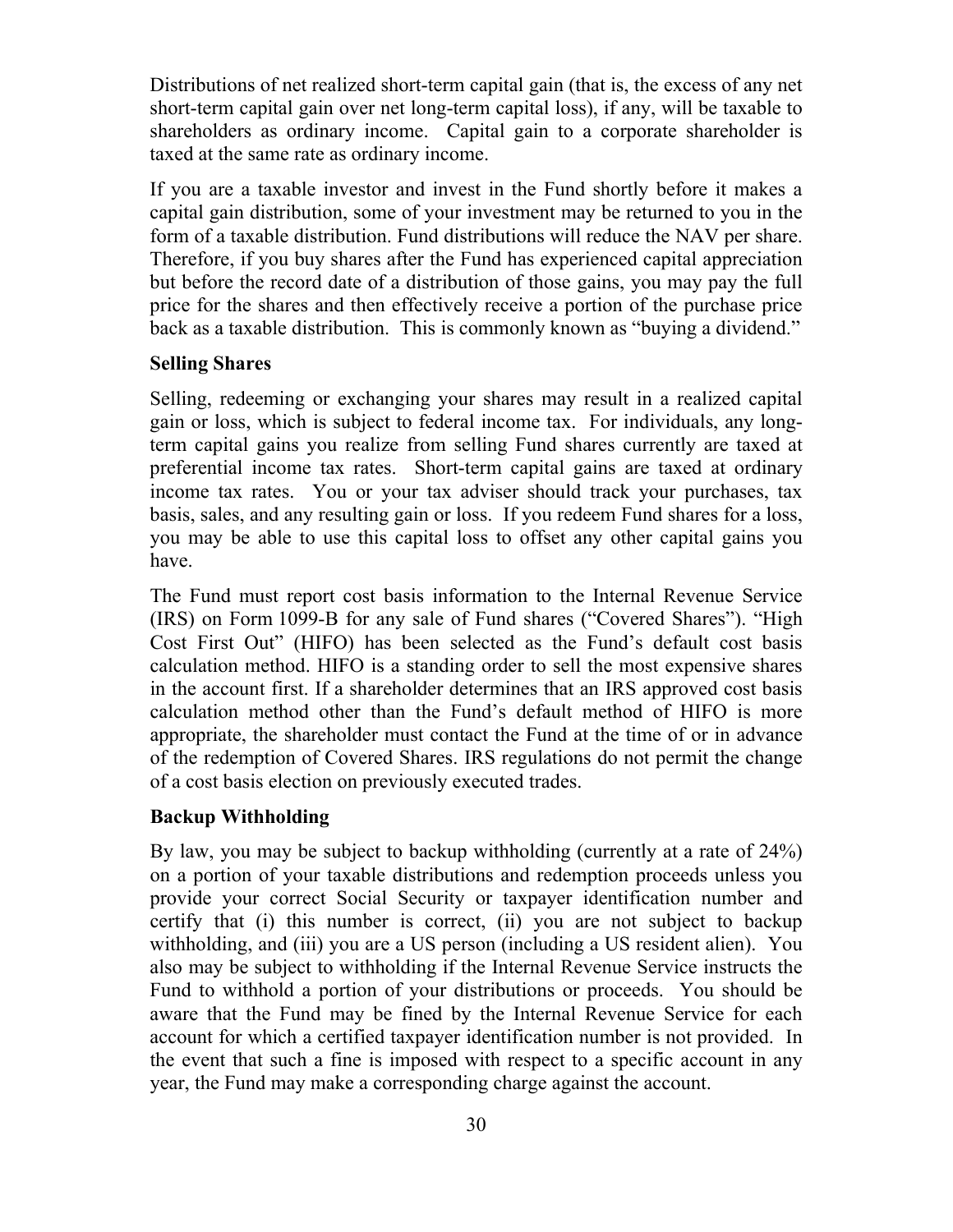# **Tax Status for Retirement Plans and Other Tax-Deferred Accounts**

When you invest in the Fund through a qualified employee benefit plan, retirement plan or some other tax-deferred account, dividend and capital gain distributions generally are not subject to current federal income taxes. In general, these plans or accounts are governed by complex tax rules. You should ask your tax adviser or plan administrator for more information about your tax situation, including possible state or local taxes.

# **Medicare Tax**

An additional 3.8% Medicare tax may be imposed on distributions you receive from the Fund and gains from selling, redeeming or exchanging your shares.

# Non-U.S. Shareholders

Shareholders other than U.S. persons may be subject to a different U.S. federal income tax treatment, including withholding tax at the rate of 30% on amounts treated as ordinary dividends from the Fund, as discussed in more detail in the SAI.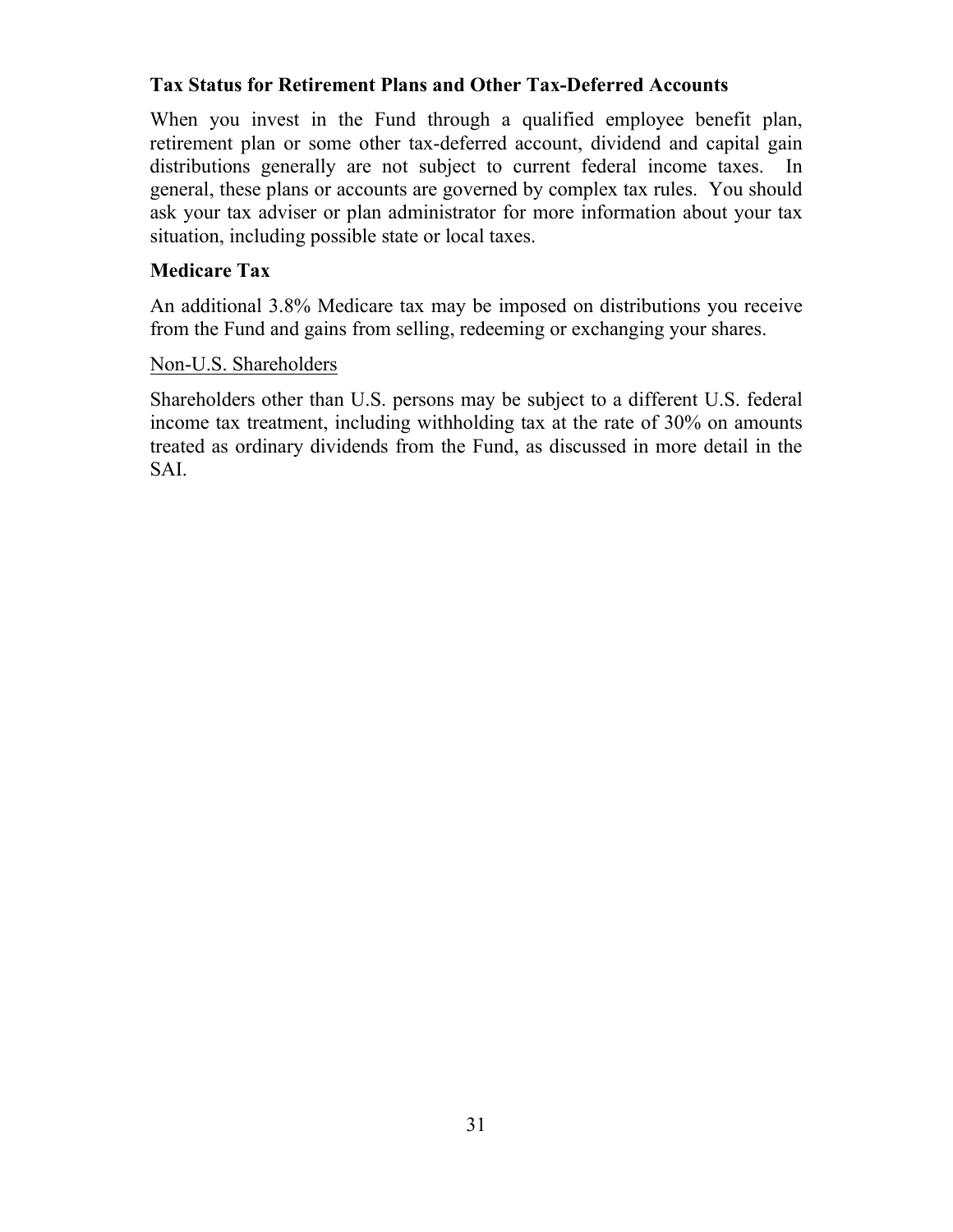# *FINANCIAL HIGHLIGHTS*

The Financial Highlights table is intended to help you understand the Fund's financial performance since its commencement. Certain information reflects financial results for a single Fund share. The total returns in the table represent the rate that an investor would have earned (or lost) on an investment in the Fund assuming reinvestment of all dividends and distributions. The financial data in the table below have been derived from audited financial statements of the Fund included in the Fund's Annual Report. The information for the fiscal years ended September 30, 2020 and September 30, 2019 have been audited by Deloitte & Touche LLP, an independent registered public accounting firm. The information for fiscal periods prior to September 30, 2019 was audited by other independent registered public accounting firms. This information should be read in conjunction with the Fund's latest audited annual financial statements and notes thereto, which are also incorporated by reference into the Statement of Additional Information, copies of which may be obtained at no charge by calling the Fund. Further information about the performance of the Fund is contained in the Fund's Annual Report, copies of which may also be obtained at no charge by calling the Fund at 1-800-683-8529.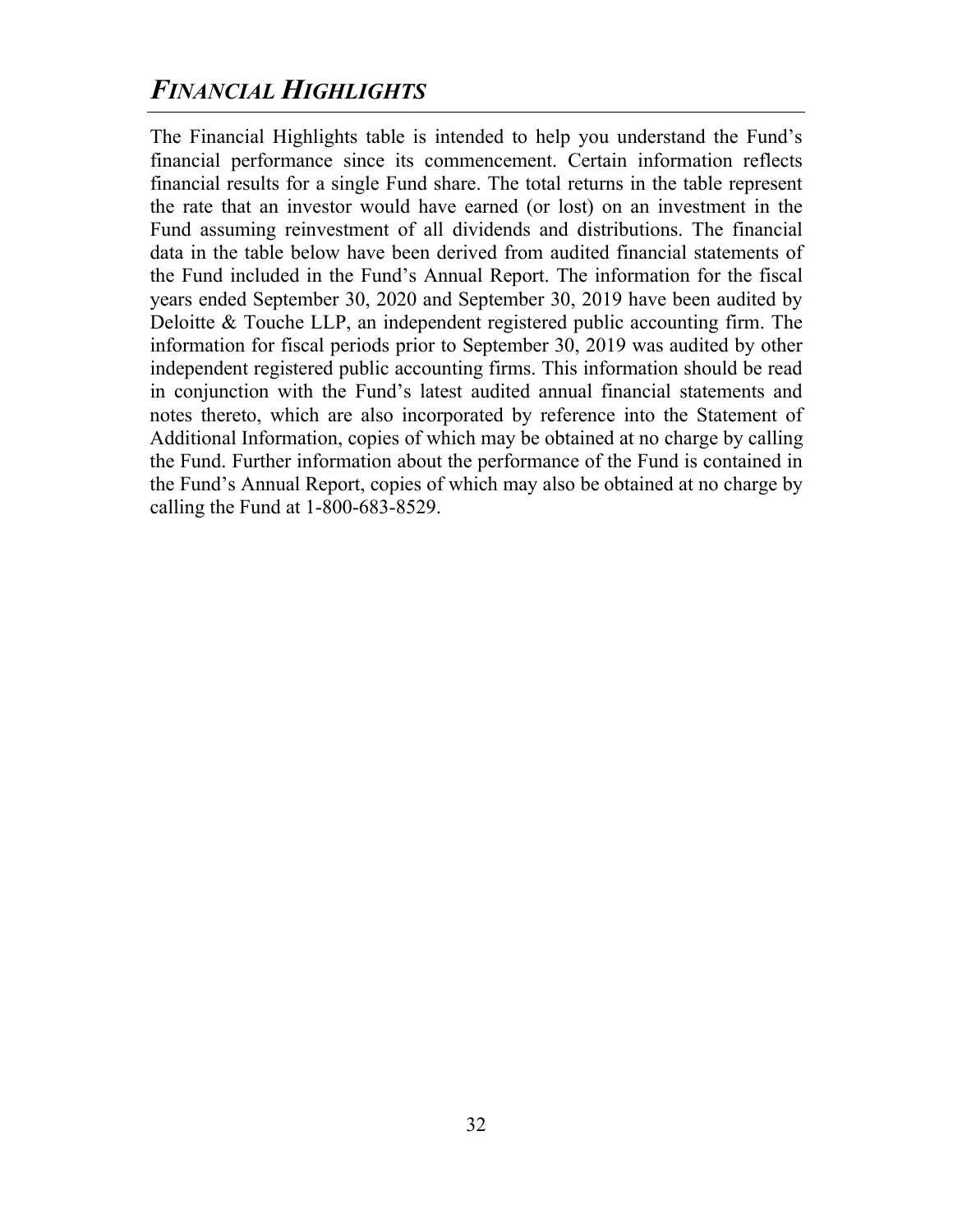#### **ASPIRATION REDWOOD FUND Institutional Class Shares**

(For a Share Outstanding Throughout Each Year)

|                                                                                                                                                             | 2020                                 | 2019                       | 2018                       | 2017                       | 2016(d)                                      |
|-------------------------------------------------------------------------------------------------------------------------------------------------------------|--------------------------------------|----------------------------|----------------------------|----------------------------|----------------------------------------------|
| Net asset value per share, Beginning of<br>Period                                                                                                           | \$12.81                              | \$13.63                    | \$12.82                    | \$10.81                    | \$10.00                                      |
| Income from Investment Operations<br>Net investment income<br>Net realized and unrealized gain on<br>investments<br><b>Total from Investment Operations</b> | 0.15<br>1.15<br>1.30                 | 0.14<br>0.06<br>0.20       | 0.14<br>1.25<br>1.39       | 0.13<br>2.43<br>2.56       | 0.10<br>0.71<br>0.81                         |
| Less Distributions to Shareholders:<br>Net investment income<br>Net realized gains<br>Return of capital<br><b>Total Distributions</b>                       | (0.58)<br>(0.59)<br>(0.03)<br>(1.20) | (0.12)<br>(0.90)<br>(1.02) | (0.06)<br>(0.52)<br>(0.58) | (0.21)<br>(0.34)<br>(0.55) | $-$                                          |
| Net asset value per share, End of Period                                                                                                                    | \$12.91                              | \$12.81                    | \$13.63                    | \$12.82                    | \$10.81                                      |
| Total return (c)                                                                                                                                            | 9.96%                                | 2.95%                      | 11.28%                     | 24.70%                     | $8.10\%$ (b)                                 |
| Net Assets, End of Period (in thousands)                                                                                                                    | \$100,221                            | \$84,597                   | \$79,130                   | \$37,249                   | \$5,163                                      |
| Ratios of:<br>Gross Expenses to Average Net Assets<br>Net Expenses to Average Net Assets<br>Net Investment Income to Average Net<br>Assets                  | 1.28%<br>0.50%<br>0.78%              | 1.50%<br>0.50%<br>1.23%    | 1.41%<br>0.50%<br>1.06%    | 2.65%<br>0.50%<br>$0.83\%$ | $9.49\%$ (a)<br>$0.50\%$ (a)<br>$1.90\%$ (a) |
| Portfolio turnover rate                                                                                                                                     | 161.38%                              | 135.10%                    | 110.18%                    | 131.83%                    | $120.74\%$ (b)                               |

#### **Fiscal Year (or Period) ended September 30,**

*(a) Annualized.* 

*(b) Not Annualized.* 

*(c) Investors in the Fund are clients of Aspiration Fund Adviser, LLC (the "Advisor") and may pay the Advisor a fee in the amount they believe is fair from 0% to 2% of the value of their investment in the Fund. Assuming a maximum advisory fee of 2% is paid by an investor to the Advisor, the Total Return of an investment in the Fund would have been 9.96%, 0.95%, 9.28%, 22.70%, and 6.10% for the periods ended September 30, 2020, 2019, 2018, 2017, and 2016, respectively.* 

*(d) For the fiscal period from November 16, 2015 (Date of Initial Public Investment) through September 30, 2016.*